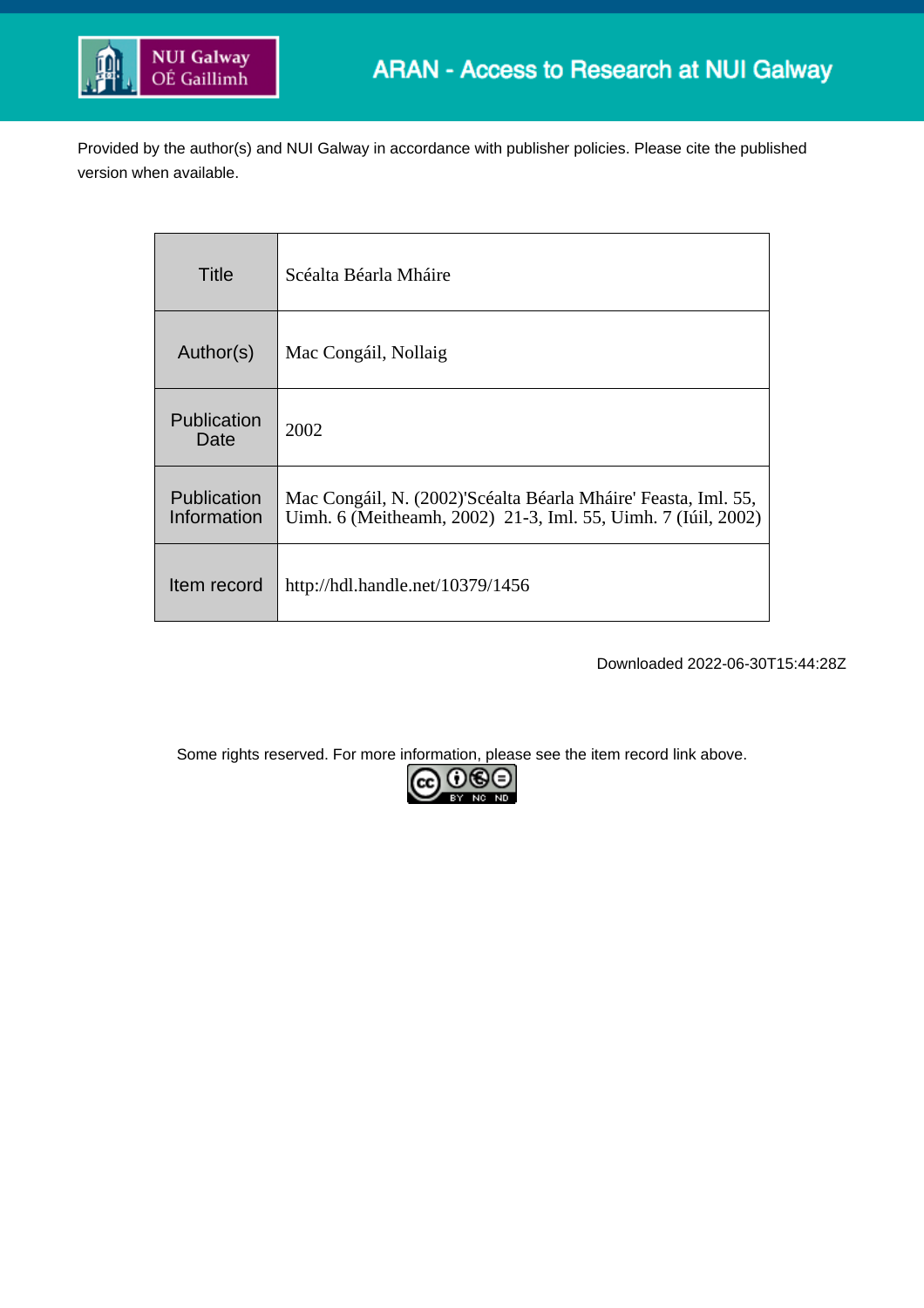## Scéalta Béarla Mháire

## Nollaig Mac Congáil

Cha raibh Máire ina thost mar scríbhneoir i rith a shaoil agus shaothraigh sé genres uile na scríbhneoireachta más sa ghearrscéalaíocht is fearr a chruthaigh sé. Foilsíodh trí chnuasach déag dá chuid gearrscéalta agus tá idir seacht ngearrscéal agus naoi ngearrscéal is fiche sna cnuasaigh chéanna.<sup>1</sup> Foilsíodh a chéad chnuasach Cith is Dealán sa bhliain 1926 agus a chnuasach deireanach Oidhche Shamhraidh agus Scéalta Eile sa bhliain 1968, bliain sula bhfuair sé bás. Is fiú a lua, áfach, gur scríobh sé a chéad ghearrscéalta as Béarla sa bhliain 1916[2](#page-1-1) agus, lena chois sin, roinnt blianta sula bhfuair sé bás, d'aistrigh sé agus rinne sé leaganacha Béarla de chuid dá chuid gearrscéalta agus, anuas air sin, scríobh sé roinnt gearrscéalta úrnua as Béarla.[3](#page-1-2)

Rugadh agus tógadh Máire i Rann na Feirste, ceann de na Gaeltachtaí is cáiliúla agus is láidre sa tír, agus cha raibh focal Béarla ina phluic nuair a chuaigh sé ar scoil nuair a bhí sé ceithre bliana d'aois.[4](#page-1-3) Béarla an meán teagaisc a bhí i bhfeidhm sa scoil agus cha raibh trua ar bith do pháistí Rann na Feirste nach raibh acu ach Gaeilge.

I remember myself when a little boy at school, I used to hate Irish because the teacher would slap me almost daily for not knowing English. And a number of years under such a system was enough to make me often curse my early environment and look with envy on the more fortunate children of neighbouring townlands who had daily opportunities of learning English, having in their midst a public house, a post office, a few shops, a police barracks and other outposts of civilisation. [5](#page-1-4)

D'fhan Máire ar scoil go raibh sé ceithre bliana déag d'aois. Fán am sin bhí sé in innimh an Béarla a léamh maith go leor ach cha raibh aon chleachtadh aige ar a labhairt. Bhí a mháthair i bhfách go leanfadh sé lena chuid léinn ar an ábhar go raibh

<u>.</u>

<span id="page-1-0"></span><sup>1</sup> Féach, Nollaig Mac Congáil, *Máire - Clár Saothair* (Coiscéim, 1990) 42-52, 59-74.

<span id="page-1-1"></span><sup>2</sup> '*Destiny*' in *The Derry Journal* (28.1.16, 2) and '*Two Years a Teacher'* in *The Derry Journal* (3.3.16, 2, 10.3.16, 2, 17.3.16, 2). Tá na scéalta seo le fáil anois in Nollaig Mac Congáil, eag., *Scríbhinní Mháire 1: Castar na Daoine ar a Chéile* (Coiscéim, 2002).

<span id="page-1-2"></span><sup>3</sup> Tá cnuasach de na scéalta seo curtha in eagar agam agus le foilsiú i mbliana ag Cló Mercier.

<span id="page-1-3"></span><sup>4</sup> 'Chuaigh mé chun na scoile i mo bhaile dúchais. Nuair a bhí mé ceithre bliana (Caib. 1 *Caisleáin Óir*), ní raibh focal amháin Béarla agam an lá sin.

Níor labhair m'athair ná mo mháthair Béarla ar bith riamh. Bhí mo mháthair mhór againn agus iontas ar an méid seanchais a bhí aici - Fiannaíocht, scéalta sí, amhráin, seanchas na Craoibhe Ruaidhe, srl.' (Nollaig Mac Congáil, eag., *Scríbhinní Mháire 1: Castar na Daoine ar a Chéile* (Coiscéim, 2002) 23.

<span id="page-1-4"></span><sup>5</sup> *The Derry Journal* (3.3.22, 6).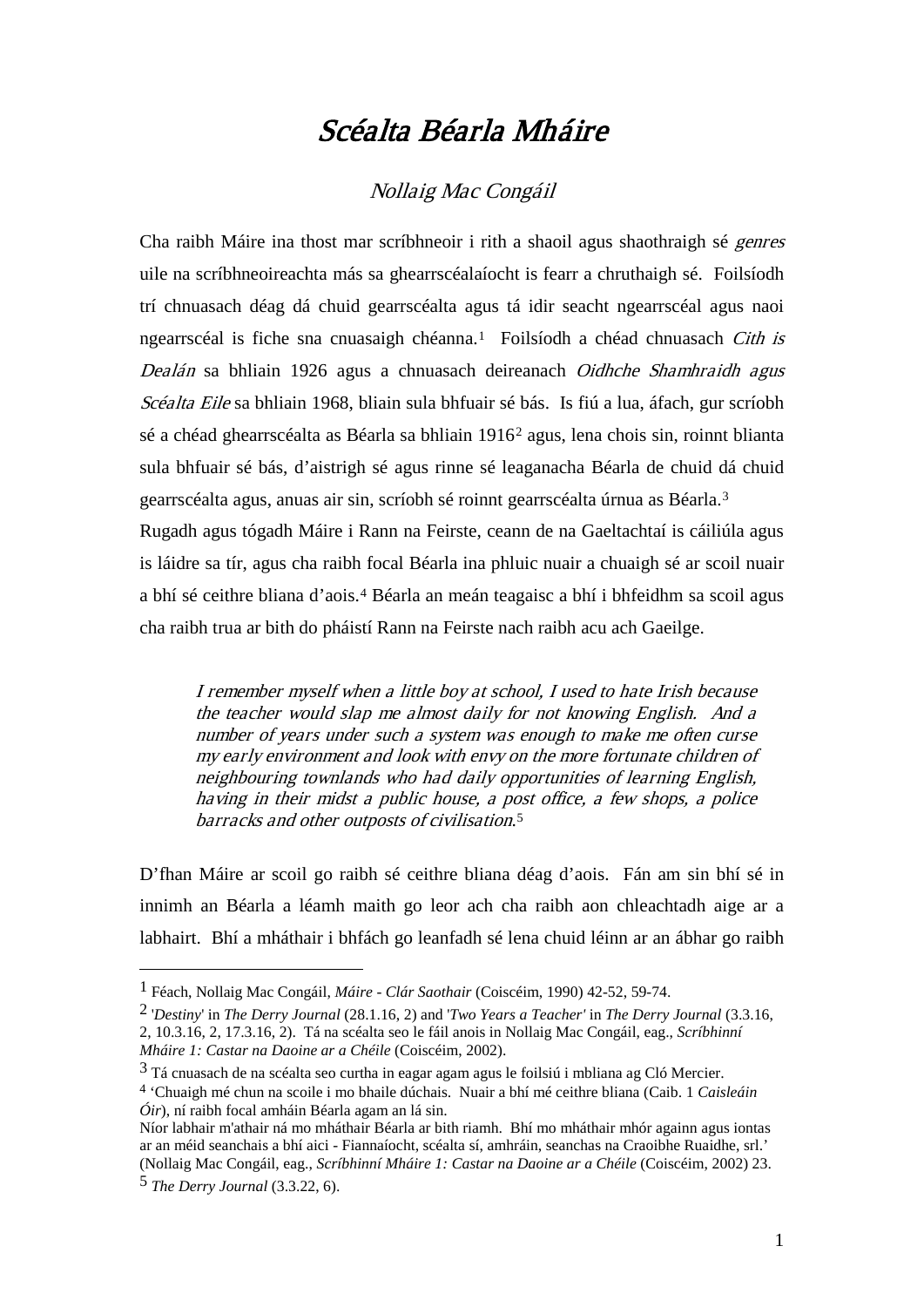sé cliste mar rud amháin ach, gí go raibh amhráin Bhéarla an ama sin ar nós 'Brennan on the Moor,' 'Moorlough Mary' agus 'The Ould Orange Flute' ar a theanga aige, rinne 'Lycidas' le John Milton a chabhóg agus cuireadh deireadh lena chuid scolaíochta don am i láthair ansin.

Gnáthshaol mhuintir na Rosann a bhí i ndán dó feasta.<sup>[6](#page-2-0)</sup> Bhí saol an fhostaithe daite dó mar a bhí gnásúil ag páistí iarthar Dhún na nGall ó thús an naoú céad déag go dtí tríochaidí an chéid seo caite.[7](#page-2-1) Níor thaitin saol an Lagáin leis agus níor chuir sé isteach a fhostú. Ina áit sin, d'fhan sé sa bhaile ag cuidiú lena athair i gceann na feirmeoireachta agus na hiascaireachta go dtí go raibh sé láidir go leor le tabhairt faoi shaol na sclábhaíochta thall in Albain.[8](#page-2-2) Ba mhaith ab fhiú a shaol a chur i gcomparáid le saol Patrick MacGill, an file agus an t-úrscéalaí cáiliúil as Dún na nGall, go dtí an pointe ama sin.[9](#page-2-3)

I gcaitheamh a cheithre bliana thall in Albain agus i dtuaisceart Shasana, chuir sé aithne ar bheirt fhear éirimiúla léannta de thógáil a chontae féin a chuir filíocht Burns chomh maith le saothar John Mitchel<sup>[10](#page-2-4)</sup> agus James Clarence Mangan<sup>[11](#page-2-5)</sup> in aithne dó. Thug siadsan léargas úr dó ar chúrsaí léinn agus litríochta agus spreag siad é le tabhairt faoi chúrsaí léinn athuair. Rud a rinne.

Chuaigh sé i gceann an léinn arís ach, an iarraidh seo, mar mhac léinn aosach agus bealach na Gaeilge ar an chéad dul síos. [12](#page-2-6) Cháiligh sé mar mhúinteoir Gaeilge i ndiaidh dó cúrsa Gaeilge a dhéanamh ar Choláiste Gaeilge Chloich Cheann

-

<span id="page-2-0"></span><sup>6</sup> Féach, caib.17 de *Nuair a Bhí Mé Óg* (Cló Mercier, 1979).

<span id="page-2-1"></span><sup>7</sup> Féach, George Sweeney, *Hiring Fairs in Derry, Tyrone and Donegal* (Guildhall Press, 1985) agus Anne O'Dowd, '*Seasonal Migration to the Lagan and Scotland'* in William Nolan, Liam Ronayne, Mairead Dunlevy, eag., *Donegal: History and Society* (Geography Publications, 1995) 625-48. Féach, fosta, M. Harkin, '*Irish Hiring Fair*,' *Irish Independent* (17.5.29, 8).

<span id="page-2-2"></span><sup>8</sup> Féach, James E. Handley, *The Irish in Scotland 1798-1845* (Cork University Press, 1945).

<span id="page-2-3"></span><sup>9</sup> Tá beathaisnéis ghearr agus clár saothair tugtha ag Brenda O'Hanrahan in *Donegal Authors: A Bibliography* (Irish Academic Press, 1982) 153-5. Díol spéise é gur foilsíodh na chéad dánta a scríobh MacGill ar *The Derry Journal* agus gur chuir an comhlacht céanna a chéad chnuasach dánta i gcló i bhfoirm leabhair.

Féach, ar an téad seo, Philip O'Leary, '*The Donegal of Séamus Ó Grianna and Peadar O'Donnell*,' *Éire/Ireland* (Summer 1988) 135-49.

<span id="page-2-4"></span><sup>10</sup> Bhain John Mitchel (1815-1875) cáil mhór amach mar iriseoir, staraí agus réabhlóidí. Bhí a shaothar clúiteach *Jail Journal* (1854) de ghlanmheabhair chóir a bheith ag Máire agus ba mhinic é á lua ina chuid scríbhneoireachta. Féach, Robert Welch, ed., *The Oxford Compamion to Irish Literature* (Clarendon Press, Oxford, 1996) 367-8.

<span id="page-2-5"></span><sup>&</sup>lt;sup>11</sup> Bhí James Clarence Mangan (1803-1849) ina fhile agus ina aistritheoir. Féach, Robert Welch, ed., *The Oxford Compamion to Irish Literature* (Clarendon Press, Oxford, 1996) 354-6.

<span id="page-2-6"></span><sup>12</sup> Tá an méid seo a leanas le rá ag A.J. Hughes in *When I Was Young* (A. & A. Farmar, 2001) 201: '*In 1910, when Séamus was about seventeen, he attended Coláiste Uladh*.' Cuireann sé an aois seo síos do Shéamus ó tharla go luann sé 1893 mar dháta breithe dó ag tús na caibidle sin gí go bhfuil dáta breithe eile, mar atá, 1889 luaite ar chlúdach cúil an leabhair aige.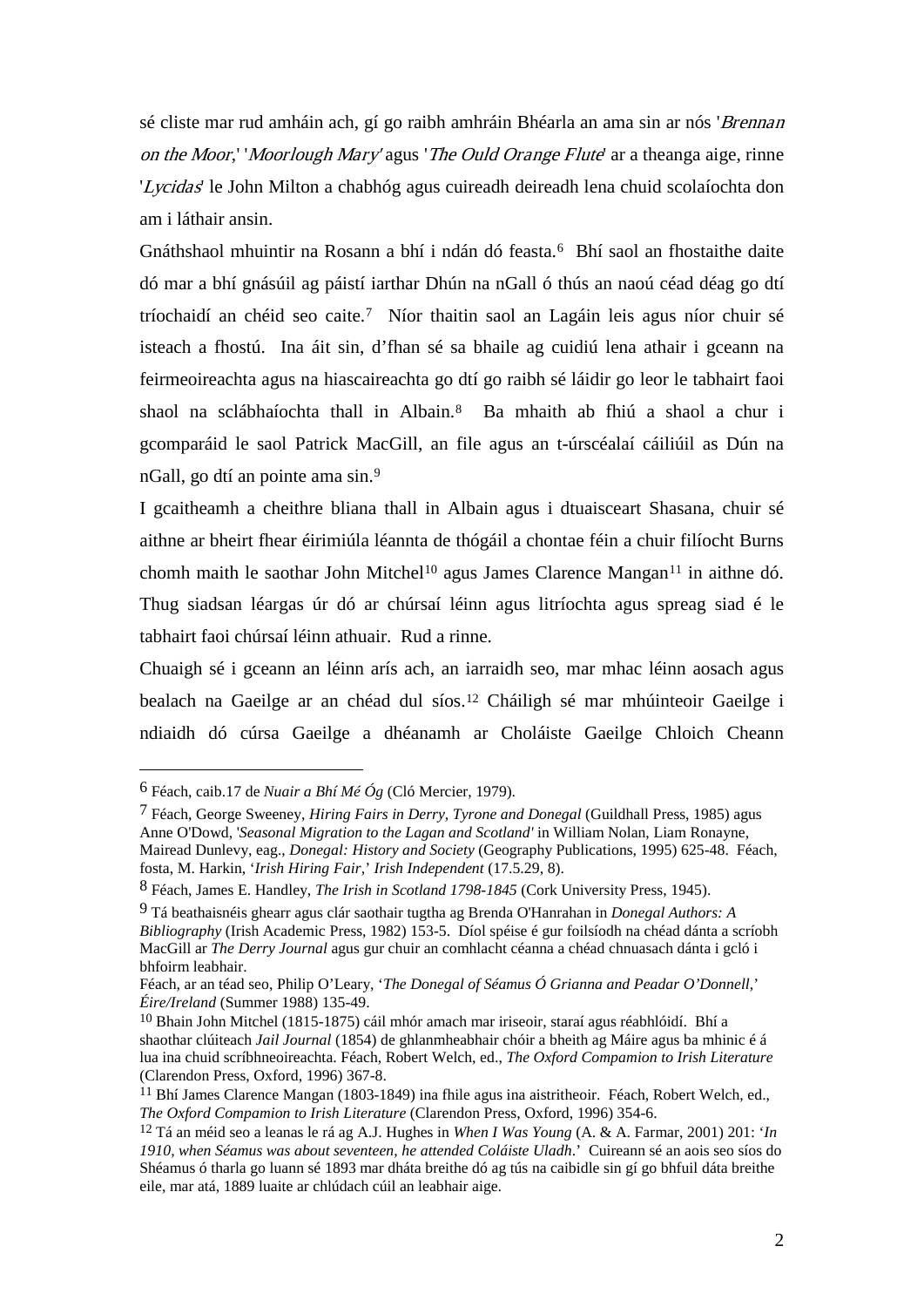Fhaolaidh[13](#page-3-0) agus, ar thoradh moille, d'éirigh leis dul isteach sa Choláiste Oiliúna i mBaile Átha Cliath sa bhliain 1912 áit ar fhan sé go dtí 1914. Bhí a chomharsa Peadar O'Donnell bliain chun tosaigh air ansin.[14](#page-3-1) B'aisteach amach an cúlra léinn a bhí ag Máire agus é ag filleadh ar shaol an léinn:

B'aisteach an oiliúint a bhí agam fá choinne coláiste agus b'éagosúil mé leis an mhórchuid de na buachaillí a bhí ansin i mo chuideachta. Bhí léann Rinn na Feirste agam i nGaeilge, agus i mBéarla léann Frainc Ic Gairbheath agus Phádraig Ic Comhail. Ní raibh mo smaointe ná m'aigne ná mo dhearcadh ag cur ar dhóigh ná ar dhóigh eile leis an obair a bhí fá mo choinne. [15](#page-3-2)

Agus é ar an Choláiste Oiliúna, chuaigh Máire i gceann léitheoireachta go hairmirneach, go háirid leabhair Bhéarla agus drámaí Shakespeare, rud ab aithreach leis ina dhiaidh sin, más fíor:

Níl mé ag maíomh anois gur de mo leas eolas a chur ar litríocht an Bhéarla an tráth seo de mo shaol. Agus tá mé á rá sin anseo ar eagla go mbainfí an chiall chontráilte as mo chuid cainte. B'fhearr domh go mór na blianta órga úd a chaitheamh le litríocht na Gaeilge, rud a bhéarfainn iarraidh a dhéanamh dá mbeadh mo shaol le caitheamh athuair agam.

Thoisigh mé a chur suime dáiríribh i litríocht na Sasana. Bhí meas agam uirthi. Bhí rún agam toiseacht a scríobh i mBéarla nuair a thiocfadh ann domh. Ní raibh spiorad na náisiúntachta mar ba cheart i mo chroí. Ní raibh an fuath agam ar theanga an scriosadóra atá agam anois uirthi. Bhí sagart óg thall i Meiriceá ar dhual dó an scamall a bhaint de mo shúile agus an dearcadh ceart a thabhairt domh ar litríocht Gael is Gall. Ach ní raibh an uair ann go fóill. [16](#page-3-3)

Sna scrúduithe cinn chúrsa, rinne Máire leoirghníomh sa dóigh ar fheall 'Lycidas' agus léann an Bhéarla air na blianta roimhe sin. Thug sé an chraobh leis sa Bhéarla

<span id="page-3-0"></span> <sup>13</sup> Seo an chéad uair dó bualadh leis an Ghaeilge go hoifigiúil, le léann na Gaeilge, le lucht na Gaeilge agus le modheolaíocht theagasc na Gaeilge. Bhí an chéad aithne seo le lorg trom a fhágáil air an chuid eile dá shaol.

<span id="page-3-1"></span><sup>14</sup> Tá beathaisnéis ghearr agus clár saothair tugtha ag Brenda O'Hanrahan in *Donegal Authors: A Bibliography* (Irish Academic Press, 1982) 207-12. Féach, fosta, Grattan Freyer, *Peadar O'Donnell*  (Bucknell University Press, 1973), Peter Hegarty, *Peadar O'Donnell* (Mercier Press, 1999) agus Donal O'Drisceoil, *Peadar O'Donnell* (Cork University Press, 2001). Is minic a thrasnaigh saol agus scríbhneoireacht na beirte in imeacht na mblianta.

<span id="page-3-2"></span><sup>15</sup> *Saol Corrach* (Cló Mercier, 1981) 33.

<span id="page-3-3"></span><sup>16</sup> *Op. cit.* 37.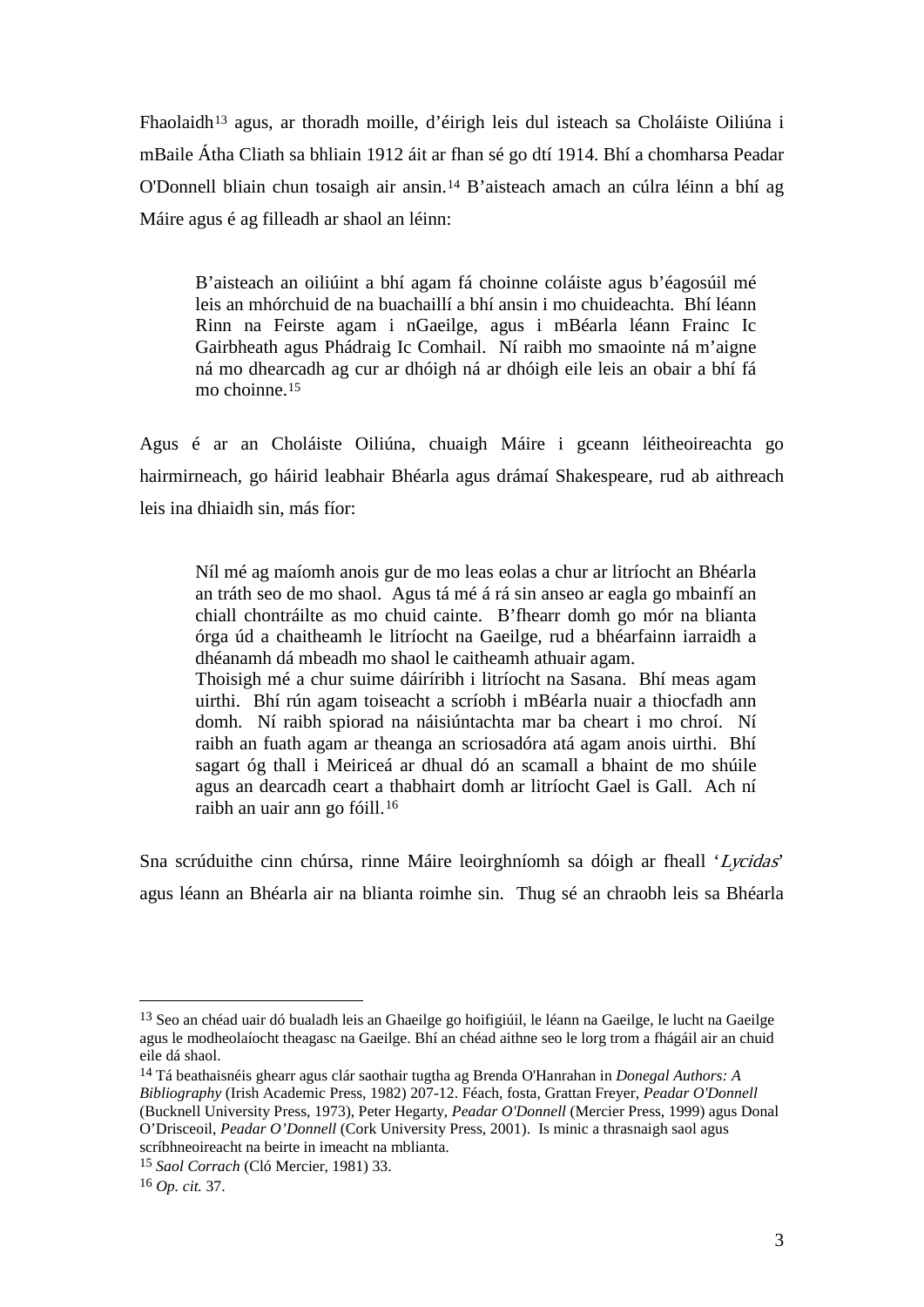agus in ábhair eile agus chuaigh sé a theagasc i dTír Eoghain, a bhuíochas sin do shagart agus do Ghael mhór, an tAth. Mag Uidhir.[17](#page-4-0)

Is féidir ceangal a dhéanamh idir chéadphíosaí scríbhneoireachta Mháire agus a shaol go dtí sin ó d'fhág sé Albain: cúpla nóta uaidh mar mhúinteoir Gaeilge, cúpla amhrán agus scéal béaloidis a bhí de ghlanmheabhair aige – tionchar Chonradh na Gaeilge agus lucht na hAthbheochana air, sa chás seo, Séamas Ó Searcaigh.[18](#page-4-1) Ansin, píosa cruthaitheach próis ar bhain sé duais Oireachtais leis ag cur síos ar rudaí a bhí ar eolas aige ag an am m.sh. galldú na Gaeltachta, imeacht an tseansaoil agus modh múinte na Gaeilge. Lena chois sin ar fad, scríobh sé, rud ab annamh ag an am, úrscéal comhaimseartha nach raibh bunaithe ar shaol na Gaeltachta. Saothar dúshlánach spéisiúil atá ann a bhaineas le tréimhse an Chéad Chogadh Mór. Ar an drochuair, cha raibh bua na scríbhneoireachta, léiriú na carachtrachta, láimhseáil phlota srl. ar a thoil ag Máire ag an am, rud a choinnigh an saothar sin i leaba an dearmaid go dtí anois.[19](#page-4-2) Nuair a ghlac Máire post múinteoireachta ar Inis Fraoigh sa bhliain 1915, tharraing sé air an Béarla mar mheán scríbhneoireachta. Scríobh sé sraith alt as Béarla faoi chás na Gaeilge i nDún na nGall ar The Derry Journal, agus thosaigh sé comhfhreagras láidir le daoine ar nós Peadar O'Donnell. Chuir seo tús le saol cáinteach trodach poiblí Mháire. Ní dheachaigh sé ar chúl sceiche lena chuid barúlacha agus ba bhreá leis a mháistreacht ar theanga agus ar litríocht an Bhéarla a chur os ard. Deis eile aige le leoirghníomh a dhéanamh ar son 'Lycidas.'

Foilsíodh dhá scéal Béarla leis ag an am seo fosta.

Deich mbliana fichead ó thoisigh mé a scríobh. I mBéarla a thoisigh mé. Scéaltaí beaga a scríobh mé ar an Derry Journal. Agus, a Dhia, an bród a bhí orm an chéad uair a chonaic mé m'ainm i bprionta! Rachadh mo gháir ar fud an domhain. Bheinn inchurtha le Pat MacGill. [20](#page-4-3)

<span id="page-4-0"></span> <sup>17</sup> '*An tAthair Maitiú Mag Uidhir is... a parish priest, ... a member of the Coiste Gnótha, President of Dáil Uladh, manager of seven primary schools and of several evening schools,*' *An Claidheamh Soluis* (22.4.11, 7). Tá cuntas cuimsitheach tugtha air ag Diarmuid Breathnach agus Máire Ní Mhurchú in *1882-1992 Beathaisnéis a Trí* (An Clóchomhar, 1992) 62-3 agus *1882-1992 Beathaisnéis a Cúig* (An Clóchomhar, 1997) 281. Féach, fosta, Eoghan Ó Ceallaigh, *An Dá Thaobh* (An Clóchomhar, 1968) 80- 9.

<span id="page-4-1"></span><sup>18</sup> Féach, Aodh Ó Cnáimhsí, 'Séamas Ó Searcaigh' in Nollaig Mac Congáil, eag., *Scríbhneoireacht na gConallach* (Coiscéim, 1990) 68-78.

<span id="page-4-2"></span> $19$  Tá na chéad phíosaí scríbhneoireachta seo uilig le fáil anois in, Nollaig Mac Congáil, eag., *Scríbhinní Mháire 1: Castar na Daoine ar a Chéile* (Coiscéim, 2002) agus cuntas níos iomláine fúthu i réamhrá an leabhair sin.

<span id="page-4-3"></span><sup>20</sup> *Comhar* (Nollaig 1946) 1.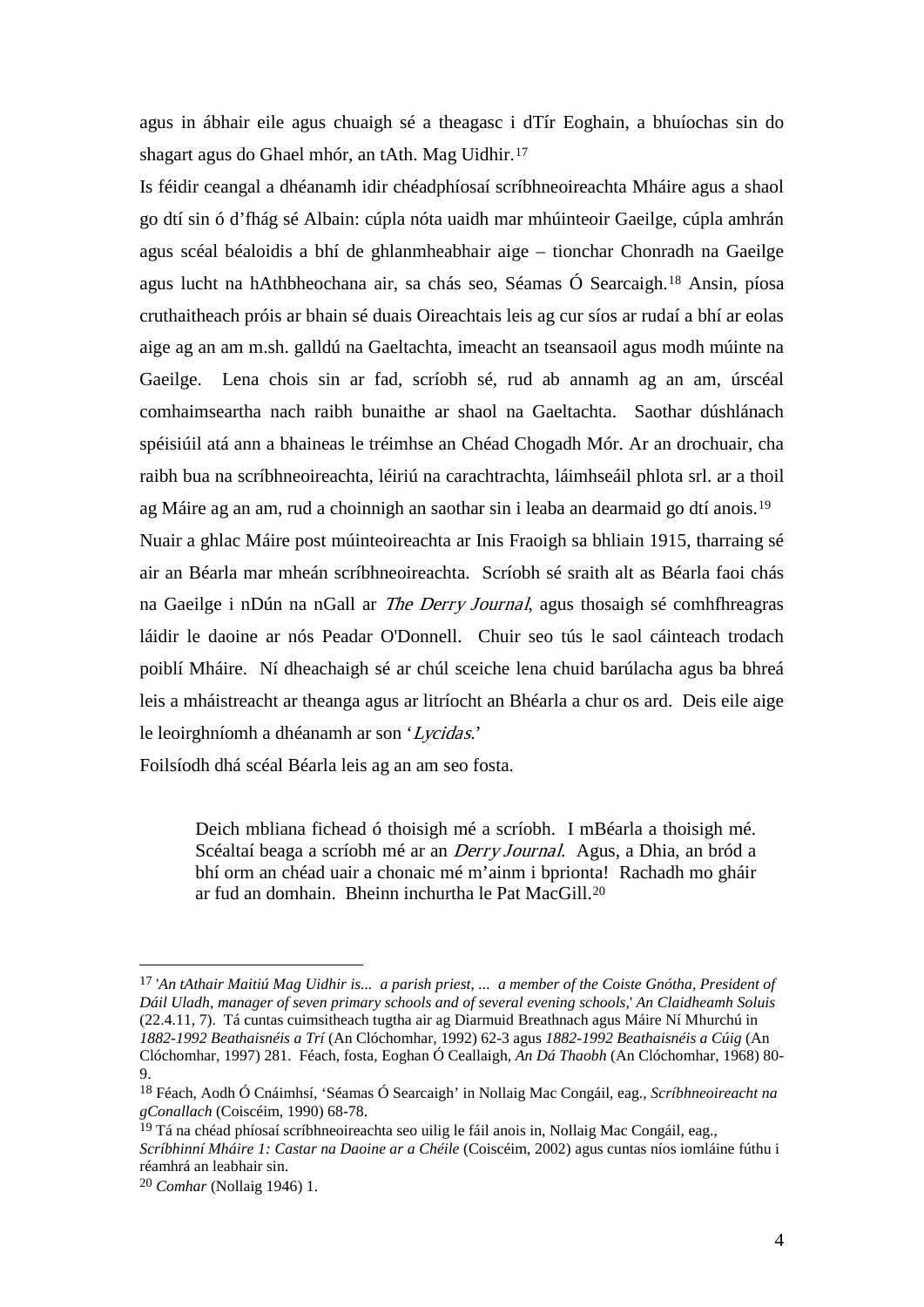Ní raibh an chéad cheann, 'Destiny,' a raibh cúlra an Chogaidh Mhóir aige, thar mholadh beirte. Bhí na lochtanna céanna air seo arís: maoithneach, seachránach, easpa scile in ealaín na scríbhneoireachta, drochléiriú carachtrachta, bolscaireacht srl. – ach friotal Béarla a raibh lorg trom an léinn agus na seanaimsireachta air.

Torlough O'Brien was the only son of his widowed mother. His father had been a soldier, had fought under Buller at Spion Kop and returned home minus a natural leg and plus a wooden one, which exchange went a long way towards silencing anyone who ventured to doubt that the old soldier had been face to face with the actualities of war. To compensate for the deficiency sustained in the substitution of timber for flesh and bone, he was kindly presented by a neighbour with a walking-stick - an old blackthorn which was indeed worthy of a soldier. Now this same stick served a double purpose for its new owner. It helped to preserve his bodily equilibrium and also to illustrate a movement in rifle-firing or a thrust in a bayonet charge.

… for the two sentinel peaks which guard the pass leading to Letterkenny keep all Anglicising influences without the pale of the Lough Bearra districts. The stalwart sentries regard the old, Gaelic customs and manners as the password which gains admission into the glen which they protect. And for such things as honeymoon, sixpenny hats, complexion powders and false teeth, the sentries have but one answer viz. "This far you shall go and no farther."

Ina dhiaidh sin foilsíodh 'Two Years' atá bunaithe cuid mhaith ar a shaol mar mhúinteoir nuacháilithe istigh ar oileán mara ag iarraidh modhanna múinteoireachta a d'fhoghlaim sé ar an choláiste a chur i bhfeidhm. Is fearr a éiríonn leis an iarracht seo ar an ábhar go bhfuil Máire ag cur síos ann ar shaol a bhfuil cur amach aige air.

"It is," said I, "I am afther bein' down in the school and guess what they are at! Instead of learnin' to read and write and work with figures as we used to do, its what some of them had blocks of wood and thim buildin' wee houses. Some more war on their knees on the flure makin' pictures on sand, others war makin' some kind of fixtie foxties on their copies. The masther himself was mixin' some salt and wather, whatever kind of mixtie maxtie he was at. 'Objeck lissen' I think he called it. He was another while tellin' them about the hight of some mountains away in America. Then he joined to talk about a big bald-headed man who came to England before the time of Our Lord. Julius something he called him. Wal, he tould them that the sun does not move - as if he would take our eyesight off us, and what was he not talking about! He even tuk out the children and put them to jump over ropes outside. Now, I said that and as much more to Johnny and he couldn't put against me. I said it to him over there at the Cloghan." And he looked through the window in the direction of the said Cloghan, as if attaching some importance to it, as being the scene of an educational debate between himself and his honest neighbour. "I say it again to you," he resumed, "just as I said to him, there's just far too much didoes and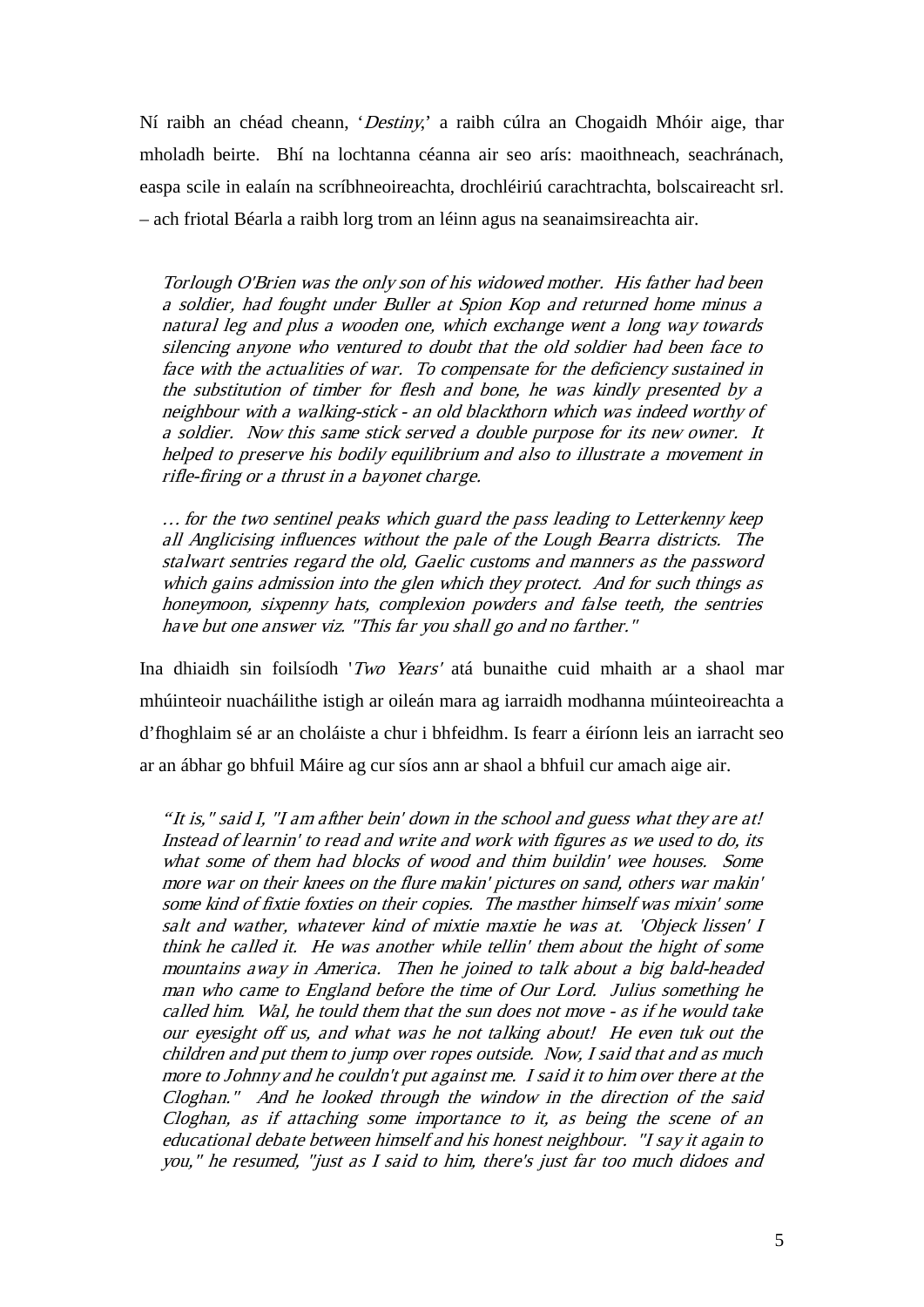nonsense in school nowadays and no real, solid learnin' goin' like there was in the ould times."[21](#page-6-0)

Amach ó dhán scríofa à la Burns, chuir sin deireadh le hiarrachtaí liteartha Mháire as Béarla go ceann na mblianta. Míníonn sé cén fáth ar thug sé droim láimhe don Bhéarla ansin:

Ach ba ghairid gur stad mé de scríobh i mBéarla. Fuair mé taispeánadh a d'fhoscail mo shúile domh. Chuala mé glór mar a thiocfadh sé amach as na néalta… 'Ireland as we would surely have her. Not free merely but Gaelic as well.' Agus ansin chonaictheas domh go bhfaca mé bladhaire tineadh ag éirí ó Chnoc Teamhrach agus go dtearnadh m'athbhaisteadh i gCreideamh na Féinne. Sin an rud a thug orm toiseacht a scríobh i nGaeilig. [22](#page-6-1)

Thosaigh Máire ar a chuid gearrscéalta Gaeilge sna fichidí agus chleacht sé an genre sin gan stad gur éirigh sé as an scríbhneoireacht. Rinne sé staidéar ar ealaín an ghearrscéil, go háirithe ar ghearrscéalaithe na Fraince, sula ndeachaigh sé i mbun oibre. Rinne sé cúram ar leith den ghearrscéal as sin amach.

Tamall ina dhiaidh sin thoisigh mé a chur spéise i litríocht na Fraince, go mórmhór na scéaltaí gearra. Agus chonacthas domh go mb'fhearr a thiocfadh liom scéaltaí gairide ná rudaí fada a scríobh. Agus scríobh mé Cith is Dealán.<sup>[23](#page-6-2)</sup>

Ainneoin gur scríobh sé na céadta gearrscéal i rith a shaoil agus go raibh máistreacht aige ar theanga an Bhéarla, níor foilsíodh aon leagan Béarla dá chuid gearrscéalta, aistrithe aige[24](#page-6-3) féin ná ag aon duine eile i rith an ama sin, rud a d'fhág nach raibh deis ag daoine in Éirinn ná thar lear nach raibh Gaeilge acu a chuid gearrscéalta a léamh. Is iontach sin agus go bhfuil saothar le cuid mhór údar Gaeilge is táire ná é aistrithe. Ní hamhlaidh nár smaoinigh Máire ar a chuid gearrscéalta a aistriú go Béarla go háirid nuair a chonaic sé go raibh airgead mór á shaothrú ag scríbhneoirí Béarla na hÉireann san am:

<span id="page-6-0"></span> <sup>21</sup> Bhéarfar fá dear nach ionann an cineál Béarla a chleachtann Máire sa scéal seo agus an Béarla a bheas aige sna scéalta a scríobhfaidh sé lá is faide anonn.

<span id="page-6-1"></span><sup>22</sup> *Comhar* (Nollaig 1946) 1.

<span id="page-6-3"></span><span id="page-6-2"></span><sup>23</sup> Nollaig Mac Congáil, eag., *Scríbhinní Mháire 1: Castar na Daoine ar a Chéile* (Coiscéim, 2002) 24. <sup>24</sup> Rinne Séamus Ó Néill, cara mór le Máire, scéal amháin leis a aistriú agus foilsíodh é in *Irish Writing* (1955) 19-32. B'fhiú an t-aistriúchán sin a chur i gcomparáid le leagan Béarla Mháire den scéal chéanna.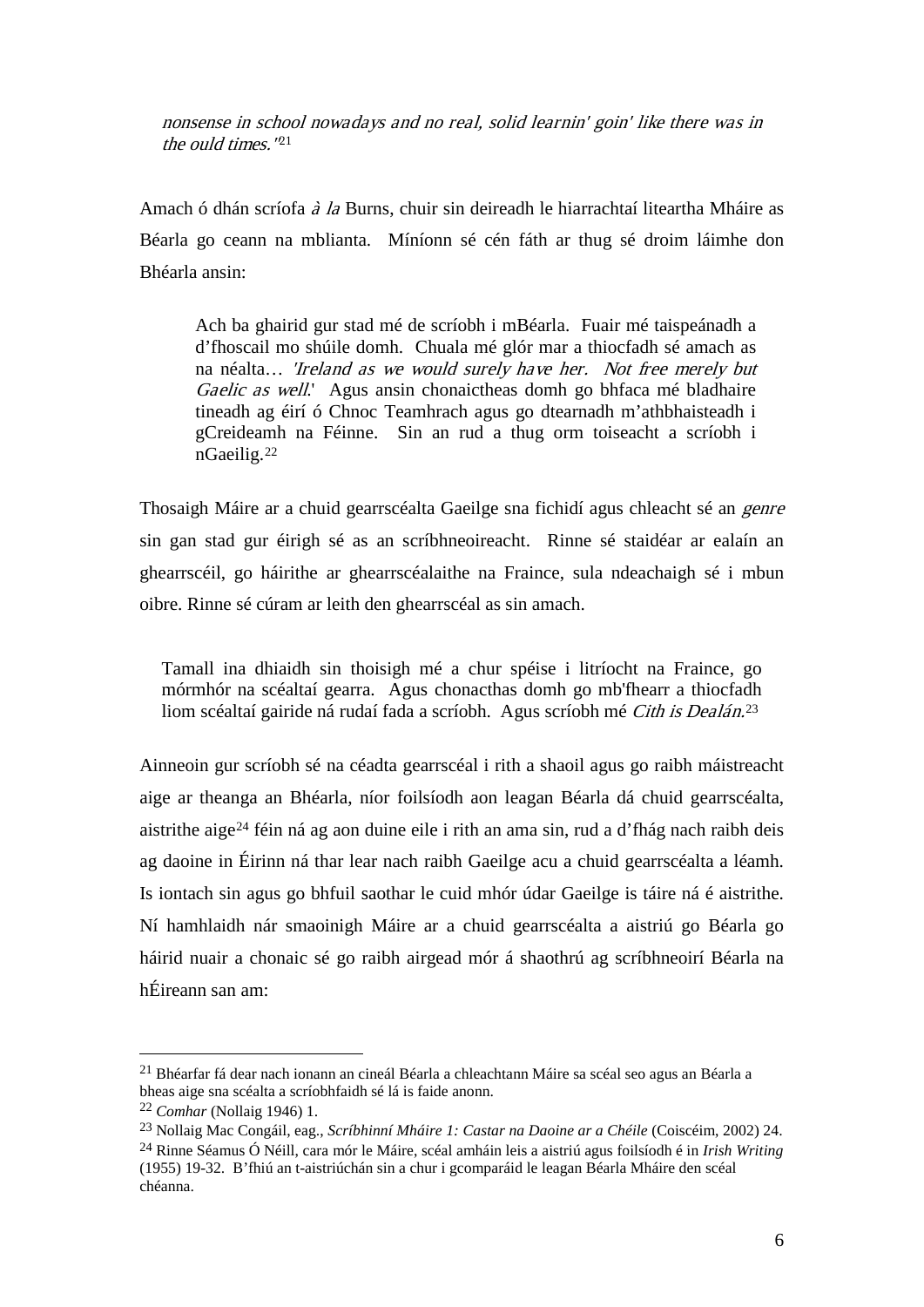*I had given up hope where Gaelic writing is concerned, and was actually about to attempt an English translaton of my book of short stories for publication in America.*[25](#page-7-0)

Mhaígh Máire gur thug sé a chúl don Bhéarla mar mhéan dá scríbhneoireacht chruthaitheach de bharr cúiseanna náisiúnaíocha agus ídé-eolaíochta. Bhí sin i gceist gan amhras ach tháinig athrú barúla air faoi sin le himeacht ama. Ach bhí cúiseanna láidre eile ann, áfach.

'The few who chose Irish as their literary medium did so for the best reason possible – because it was their native language and the only language that could express the life they knew and could write about.<sup>[26](#page-7-1)</sup>

I could not write in Irish about Dublin life, even if I tried it. And the reason is because there is no life in Dublin of which Irish is the expression. For the same reason I could not write in English about my native Rann na Feirste. I might give awkward translations of Eoin Rua and Condy Eamainn, but their own mothers wouldn't recognise them in the new garb… I wrote in Irish because it was the only language that could adequately describe the life and the people I knew...<sup>[27](#page-7-2)</sup>

Ba mhaith liom … a mhíniú cad é an fáth nach dtig liom scéal a scríobh fá Bhaile Átha Cliath. Ní thig liom ar an ábhar nach Gaeilig a labhairtear i mBaile Átha Cliath. Dá mbeadh an Ghaeilig i mBaile Átha Cliath mar atá an Béarla ann anois, b'fhuras scéal a scríobh air. Leis an fhírinne a dhéanamh ba deacair a scríobh i dteangaidh ar bith eile. Ba chuma dá mbeadh Béarla an domhain agamsa, ní thiocfadh liom scríobh i mBéarla fá mhuintir Rann na Feirste. Cá bhfuil mar a thiocfadh liom comhrá Eoin Ruaidh ná Eoghain Uí Bhaoill a chur síos i mBéarla? Ní thiocfadh liom an iarraidh ba lú a chonaic tú riamh a thabhairt air dá mbeinn beo go mbeinn cúig chéad bliain . Agus ar an ábhar chéanna, ní thiocfadh liom scríobh i nGaeilig fá Bhaile Átha Cliath…

Labhaireann siad (.i. muintir Bhaile Átha Cliath) Béarla amach óna gcroí… mar a labhaireas muintir na Gaeltachta an Ghaeilig… Tuigim a ngreann agus a ngruaim, a laige agus a neart, a ndóchas agus a néadóchas. Ní hé go dtiocfadh liom a gcuid Béarla a aithris is cuma cá fhad a bheinn ag éisteacht leo. An Béarla atá agamsa níl sa mhórchuid de ach rud leamh marbhánta a fuair mé as leabharthaí agus as páipéir. An rud atá acusan, tá sé beo. Tá sé acu mar atá an Ghaeilig ag muintir na Gaeltachta.[28](#page-7-3)

<span id="page-7-0"></span> <sup>25</sup> *An Phoblacht,* 2.7.32, 6.

<span id="page-7-1"></span><sup>26</sup> '*Irish Artists*,' *An Phoblacht* (2 July 1932) 6.

<span id="page-7-2"></span><sup>27</sup> '*Plight of Irish Artists*,' *An Phoblacht* (6 Aug. 1932) 7.

<span id="page-7-3"></span><sup>28</sup> 'Mé Féin is Baile Átha Cliath,' *The Irish Press*, 14.2.51, 2.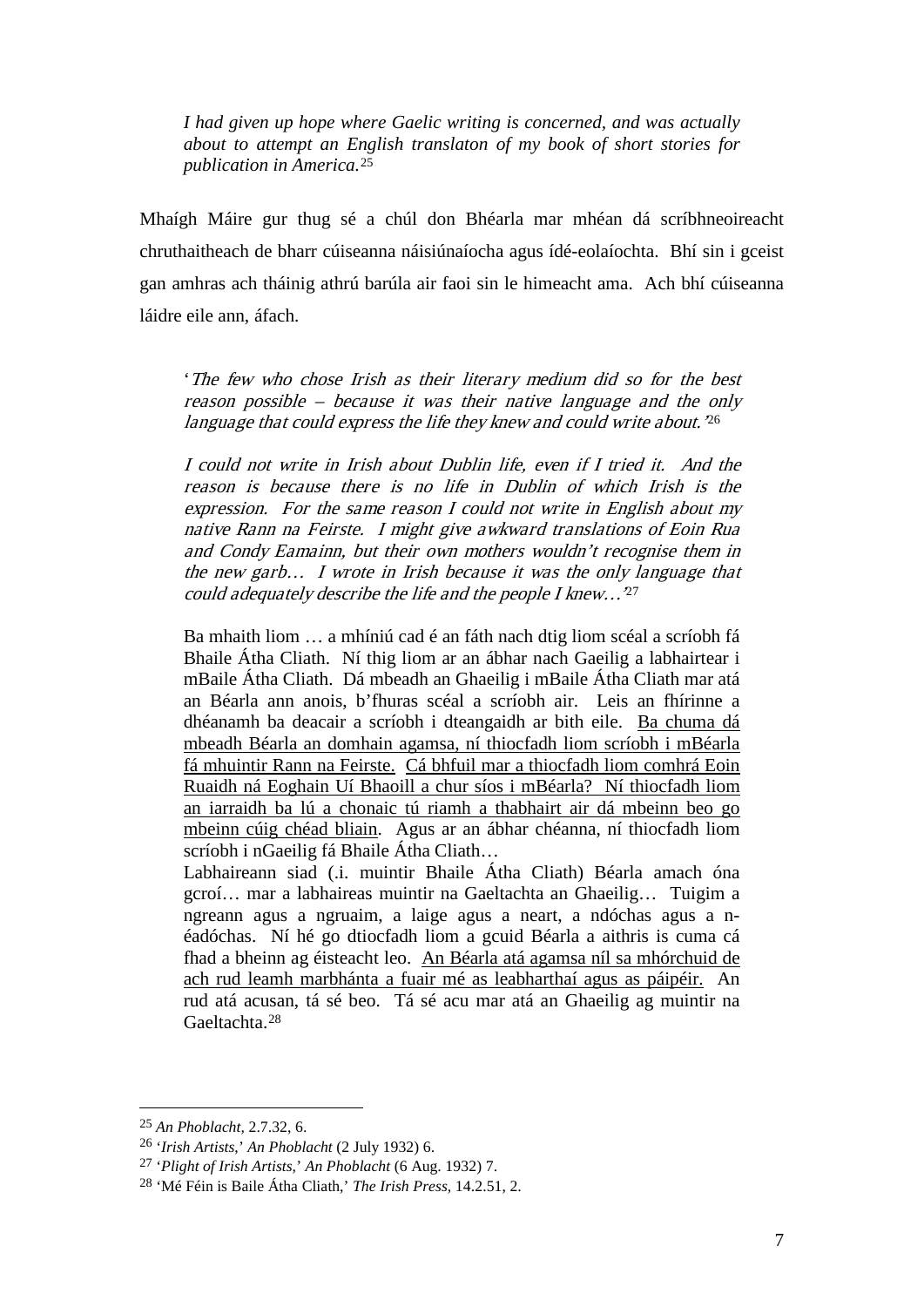I am a very fluent speaker of Irish.... The language comes to me with the same ease and spontaneity as the drawing of my breath. It comes to me the way I want it  $\overline{\cdot}$  in gushes, in torrents, in squalls, according to the theme I am speaking on.... I would want to talk about the people of my native Rannafast and of the way they lived when I was young. Then I would describe the characters I knew, the things they did and the things they said, their songs and their stories...

I could not utter one sentence in Irish about the Common Market or Free Trade or Protection or nuclear tests or radioactivity... Not for thirty seconds could I speak in Irish about any of the things that occupy (and must occupy) the thoughts of legislators today all over the world.

And why? Because the Battle of Kinsale was lost and with it the possibility of the Irish language becoming the vernacular of this nation...[29](#page-8-0)

Maíonn sé nach dtig leis scríobh faoi rud ar bith ach faoina mhuintir féin, agus, ó tharla gurb í an Ghaeilge teanga na ndaoine sin, nach féidir cur síos ar na daoine sin ná a gcuid cainte a aithris, ach trí mheán na teanga sin a bhfuil máistreacht iomlán aige uirthi.

Agus é sin uilig ráite, i lár na seascaidí, d'aistrigh Máire cuid dá chuid gearrscéalta nó rinne sé leaganacha úra díobh agus scríobh sé cúpla ceann úrnua ar fad as Béarla agus ní fhaca an pobal iad seo ná char mhothaigh siad aon trácht go raibh a leithéidí ann.<sup>[30](#page-8-1)</sup> Cad é a speag é i ndeireadh a shaoil le tabhairt faoina leithéid go háirithe i bhfianaise ar dhúirt sé roimhe sin? Le freagra na ceiste a fháil, caithfear breathnú ar an chomhthéacs ina ndearnadh an obair seo mar a rinneadh i gcás na scéalta luatha Béarla.

I lár na seascaidí, b'fhada ó d'éirigh Máire as an scríbhneoireacht chruthaitheach. Bhí deireadh dúile bainte aige de shlánú na Gaeltachta agus na Gaeilge. B'fhuath leis na páirtithe polaitíochta ar fad, na heagrais Ghaeilge, an córas oideachais – achan dream a raibh baint acu leis an Ghaeilge. Agus, leis an dlaíóg mhullaigh a chur ar an scéal, bhí sé ina phátrún ar eagraíocht an Language Freedom Movement sa bhliain 1966. [31](#page-8-2) Gheibhthear spléachadh ar a dhearcadh i dtrátha an ama seo sa tsliocht seo a leanas:

*But Irish can never replace English as the vernacular of the Irish people.* 

<span id="page-8-0"></span> <sup>29</sup> '*Compulsory Irish*,' *The Irish Times*, 10.6.66.

<span id="page-8-1"></span><sup>30</sup> Tá na scéalta seo i dtaisce i gCnuasach Shéamuis Uí Ghrianna i leabharlann James Hardiman, Ollscoil na hÉireann, Gaillimh. Tá cnuasach de na scéalta seo curtha in eagar agam agus le foilsiú ag Cló Mercier gan mhoill.

<span id="page-8-2"></span><sup>31</sup> Nollaig Mac Congáil, 'Máire agus an L.F.M.,' *Feasta* (M.Fómh. 2001) 11-3.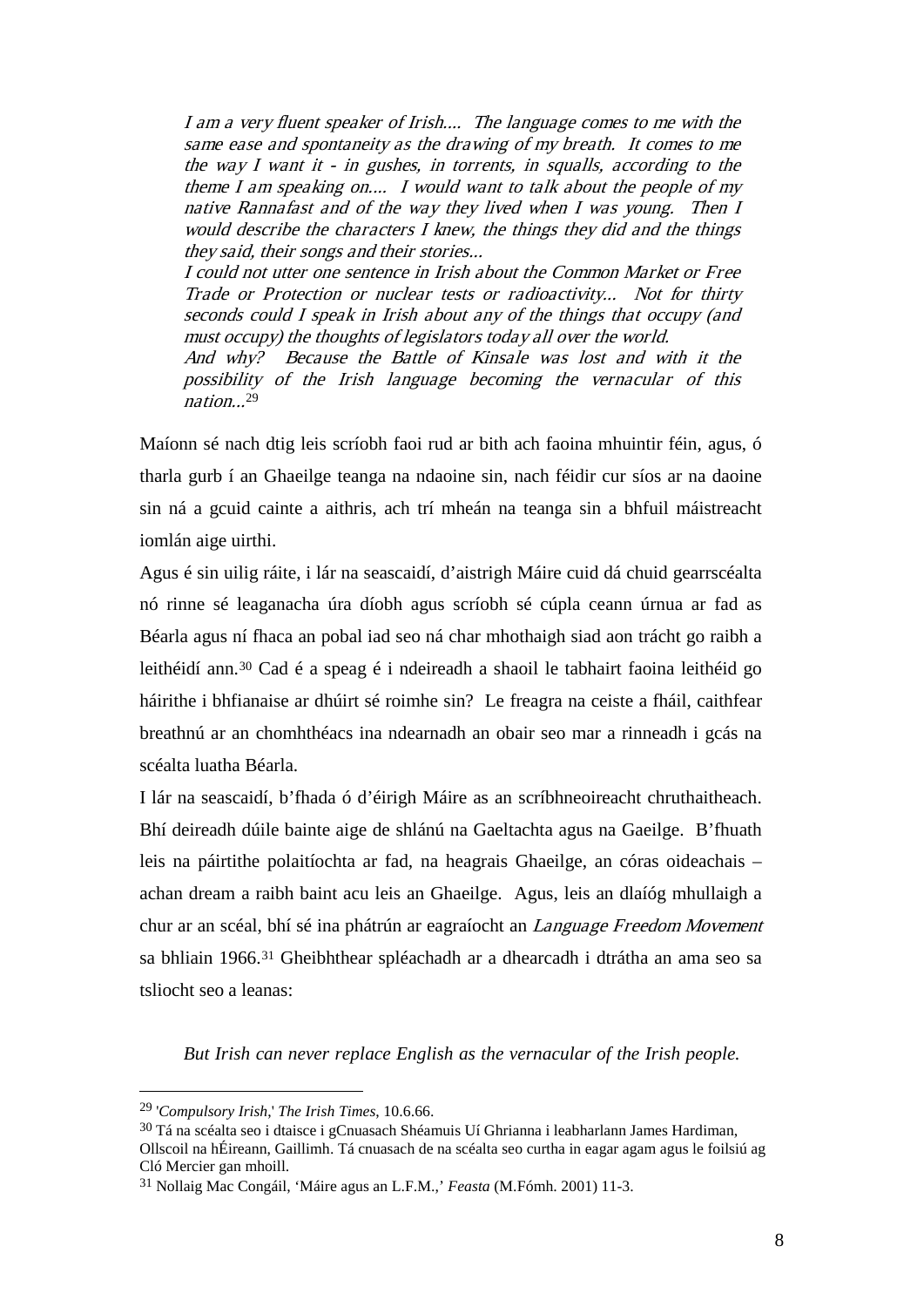*And why not if English could be replaced by any one of the other languages I have mentioned? Because these other languages are fully flowered. Irish is an old language whose growth was arrested centuries ago. It was a beautiful language; even what remains of it is beautiful. For that reason, every assistance and encouragement should be given to anyone who wants to study it. But there is a world of difference between fostering a love of Irish and the attempt to make it, by brutal compulsion, the one and only language of the nation.*[32](#page-9-0)

Bhí an bás daite don Ghaeltacht dar leis agus, lena linn sin, don Ghaeilge agus b'fhéidir, leis na scéalta Béarla seo aige, go raibh dálta Thomáis Uí Chriomhthain air, go raibh sé ag iarraidh cuntas scríofa a fhágáil ar an chineál saoil a chleacht a bhunadh sa tsean-am. Gan amhras, chaithfeadh aon chuntas den chineál sin a bheith as Béarla tharla cás na Gaeilge mar a bhí. Nó, níos gaire dó féin, b'fhéidir go raibh sé ag cuimhneamh ar chlann a chlainne nuair a thoisigh sé ar na haistriúcháin seo agus nach mbeadh ar a gcumas siúd a chuid scríbhneoireachta a léamh de cheal Gaeilge agus iad fosta i lúb na gcoimhthíoch. Cibé cúis a bhí ag Máire le tabhairt faoi na scéalta Béarla seo, beidh sé spéisiúil a fháil amach cén fháilte a chuirfear rompu sa mhílaois úr.

Is léir cén pobal léitheoireachta a bhí ar intinn ag Máire i rith a shaoil agus é ag scríobh as Gaeilge – muintir na Gaeltachta agus lucht Gaeilge ar spéis leo saol agus dúchas na Gaeltachta. Ó tharla sin amhlaidh, chuir sé a chuid scríbhneoireachta in oiriúint don phobal léitheoireachta/éisteachta sin maidir le téamaí, léiriú carachtrachta, fordhreach, stíl scríbhneoireachta, friotal agus canúint.

Nuair a tharraing sé an Béarla air féin, d'imigh sé ón fhoirmle sin thall is abhus agus chuir ábhar isteach nach bhfeicfí choíche sna leaganacha Gaeilge. Níor choinnigh sé cuimhne ar a sheanphobal léitheoireachta nó rinne sé na haguisíní seo a chur isteach le pobal úr léitheoireachta a shásamh, pobal léannta comhaimseartha agus le barúlacha léannta nó láidre dá chuid féin a chur os ard. Rinne sé dearmad lena linn de chuid de rialacha dochta an ghearrscéil ar chreid sé féin iontu.

Is annamh duine a dtig leis scéal a inse gan imeacht ar seachrán, ag inse fá rudaí nach bhfuil baint ar bith leis an scéal acu. Ach níorbh é sin do

<span id="page-9-0"></span> <sup>32</sup> *The Irish Times*, 10.6.66, 6.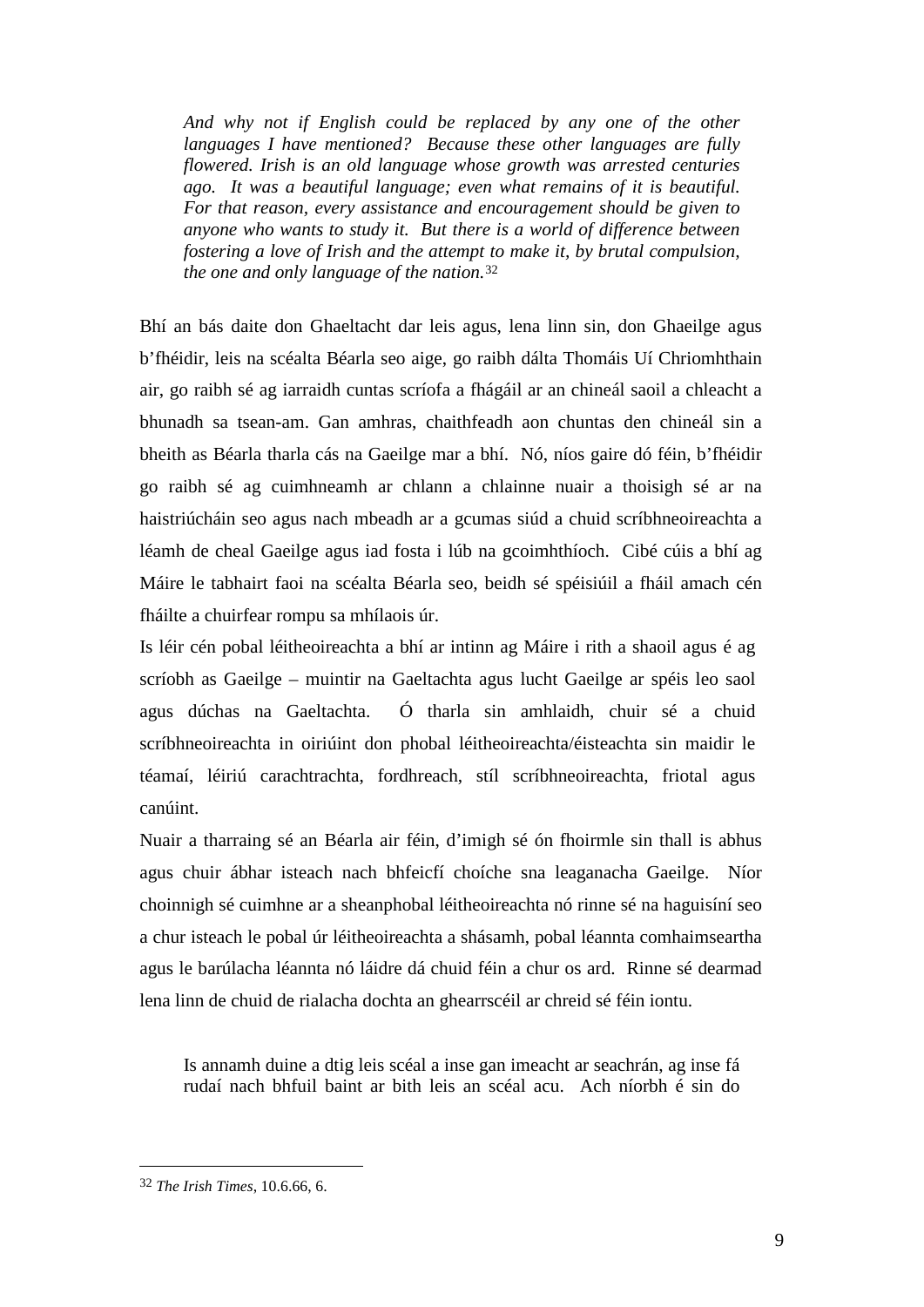m'athair é. Choinníodh sé a shúil i gcónaí ar bhrí agus ar ábhar an scéil agus ní tabharfadh rud ar bith air amharc anonn ná anall.[33](#page-10-0)

Ar an téad áirithe sin, breathnaítear ar an tsliocht breise seo a chuirtear isteach sa leagan Béarla de 'Manus MacAward' ('Peadar na bPíopaí' in Scéal Úr agus Sean-Scéal):

*He could keep his mind fixed on the main point of a story, bring in no unnecessary side issues, use not one unnecessary word, and stop at a climax that held his listeners spellbound.*

After a time he became interested in the American short story, notably the works of O. Henry. Later on he discovered that he could get in translation the best short stories of the world - most of which appealed to him, especially the French.

Besides stories and reducing smoking to a fine art, Manus learned something else in America. He became interested in the cause of Ireland's freedom. He began to read the Irish World and became very interested in the activities of the various Irish organisations in America. He had attended meetings addressed by Parnell, Devoy and O'Donovan Rossa. On one occasion he made a journey of several hundred miles to see and hear Tom Clarke.

*After a stay of ten years he came back home to the Rosses with a good bit of money, a trunkful of books and seven pipes. When he came home he had to say to himself that he was before and after his time. Throughout the greater part of the Rosses the cream of the Irish language was gone and the people were making atrocious attempts at expressing themselves in English. They were floundering between two cultures, having abandoned the old (for valid enough reasons) and not having had time to assimilate the new.*

Cén spéis a bheadh ag muintir na Gaeltachta i leithéidí O. Henry nó seanlaochra polaitíochta na hÉireann? Tá intinn Mháire ar snámh leis na rudaí seo agus briseann siad isteach sna scéalta Béarla. B'fhéidir go bhfuil sé den bharúil gur mó an tuigbheáil a bheadh ag Béarlóirí na hÉireann dóibh sa tsaol chomhaimseartha ná ag seanbhunadh na Gaeltachta.

Tá an rud céanna ar shlí a ráite faoin aguisín breise seo sa leagan Béarla de Home Rule ('Gréasán Aimhréidh' in Tráigh is Tuile):

At the time my story begins the only people in the Rosses who took any interest in politics were those who had spent some time in America particularly the emigrants who had spent their time in the cities where

<span id="page-10-0"></span> <sup>33</sup> *Rann na Feirste* (An Press Náisiúnta, g.d.) 155.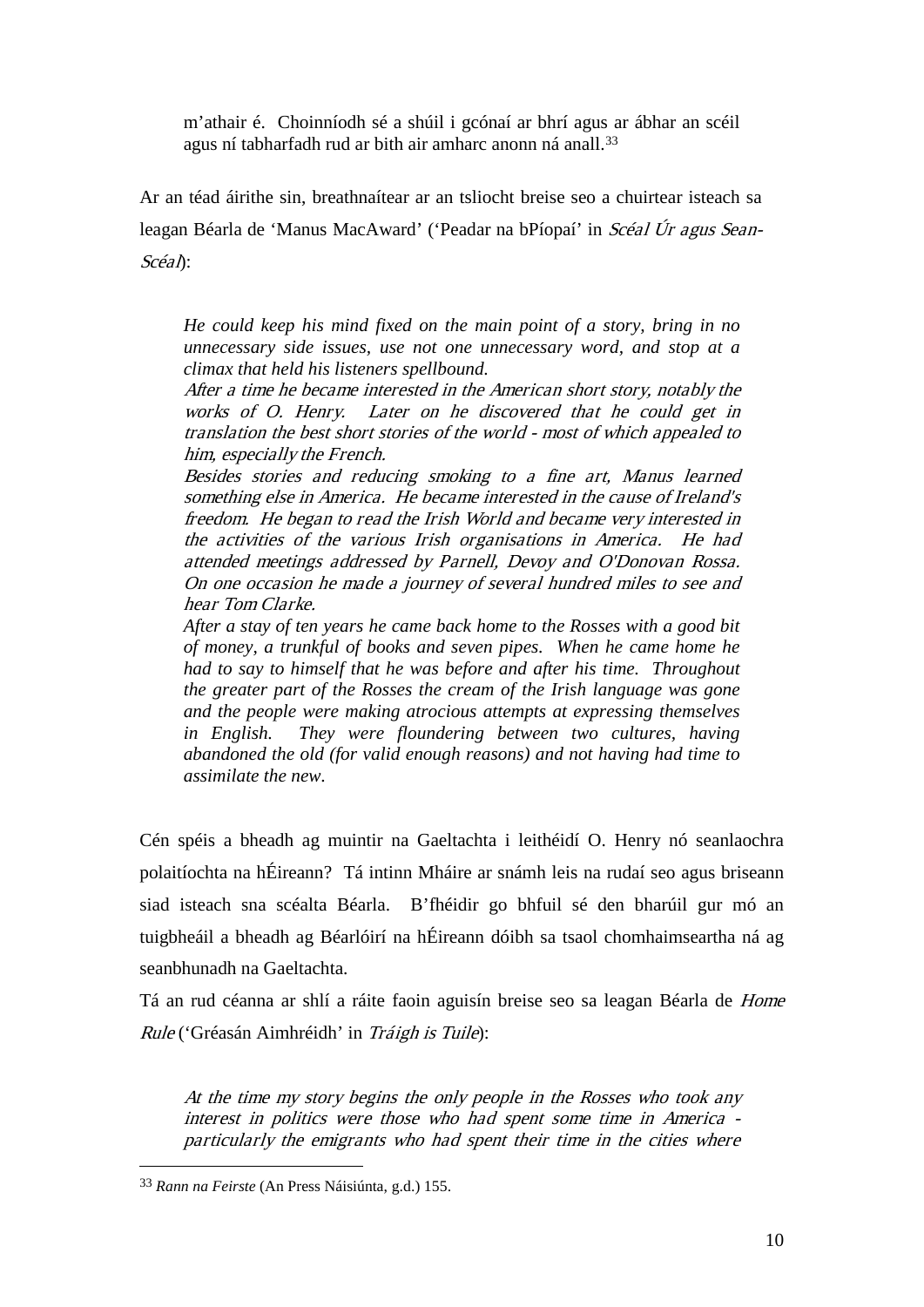there was a fair proportion of people either of Irish birth or of Irish extraction. Those who stayed at home knew nothing about politics. They did not speak English. They could not read the newspapers. They knew nothing about history - that is to say history that was modern or comparatively modern.

Of ancient history, mixed with mythology, they had a surprisingly good knowledge - which was due of course to the language they had for their vernacular and the folklore enshrined in it. They could discuss the exploits of the Red Branch knights and of the Fianna. They knew that Balor of the Mighty Blows and the Evil Eye was king Tory once upon a time. But that did not know that a red-haired lad from Donegal was captured at Lough Swilly and brought to Dublin, where he spent three years in close confinement in the Castle, from which he finally escaped and returned to set the heather ablaze on the hills of Donegal. They did not know that at a later date, and nearer home, a French flagship, La Hoche, with a young Irishman on board, did for the greatest part of a day, keep up a running fight with several units of the British Fleet, until finally she went up in flames off the coast of the Rosses.

Ní chuimhníonn sé i ndeireadh a shaoil, nár cheart úsáid a bhaint as scríbhneoireacht chruthaitheach mar ardán bolscaireachta dá bharúlacha go háirithe nuair nach bhfuil aon bhaint dhíreach acu le dlúth agus inneach a chuid scéalta. Fear a chuid eolais agus léinn, ba cheart dó a shúil a choinneáil ar riachtanais an ábhair sa scéal. Bhí neart deiseanna aige i gcaitheamh a shaoil lena chuid barúlacha a chur os ard agus thapaigh sé an deis sin arís agus arís eile ach níor bhris sé isteach ar an dóigh seo ar a scríbhneoireacht chruthaitheach Ghaeilge.

Nuair a chuimhnítear go raibh Máire ina bhall de na hÓglaigh, go raibh sé ina thimire faoin chéad Dáil, gur ghlac sé féin agus clann Mhic Grianna ar fad páirt ghníomhach ar thaobh na Poblachta i gCogadh na gCarad, gur chaith sé féin agus a chuid deartháireacha tamall fada i bpríosún – is iontach linn a thost faoina fhealsúnacht nó a dhearcadh faoi chúrsaí polaitíochta in Saol Corrach. Cuireann sé síos ansin ar a thréimhse i ngéibheann ag trácht ar rudaí suaracha – fuacht, ocras, easpa tobac agus éadaigh. Nuair a chuimhnítear go raibh a chóChonallach Peadar O'Donnell i ngéibheann ina chuideachta agus gur inis sé deireadh dúinn faoin chuid sin dá shaol, is mó is iontach linn tost Mháire ar an ócáid. Gan amhras, tá téama an tírghrá in uachtar i gcuid dá chuid gearrscéalta agus úrscéalta ach ní dhrannann sé le dlúth agus inneach an scéil in am ar bith. Ní luann sé daoine ar leith a bhí páirteach sa chogadh ná ní thráchtann sé ar eactraí náireacha fuilteacha a tharlaíonn in aimsir chogaidh. Tá mar a bheadh eagla air an cheist a phlé ar bhealach substantúil. Cinsireacht nó eagla roimh an gcinsire – cinsire na Gaeilge agus cinsire an Stáit?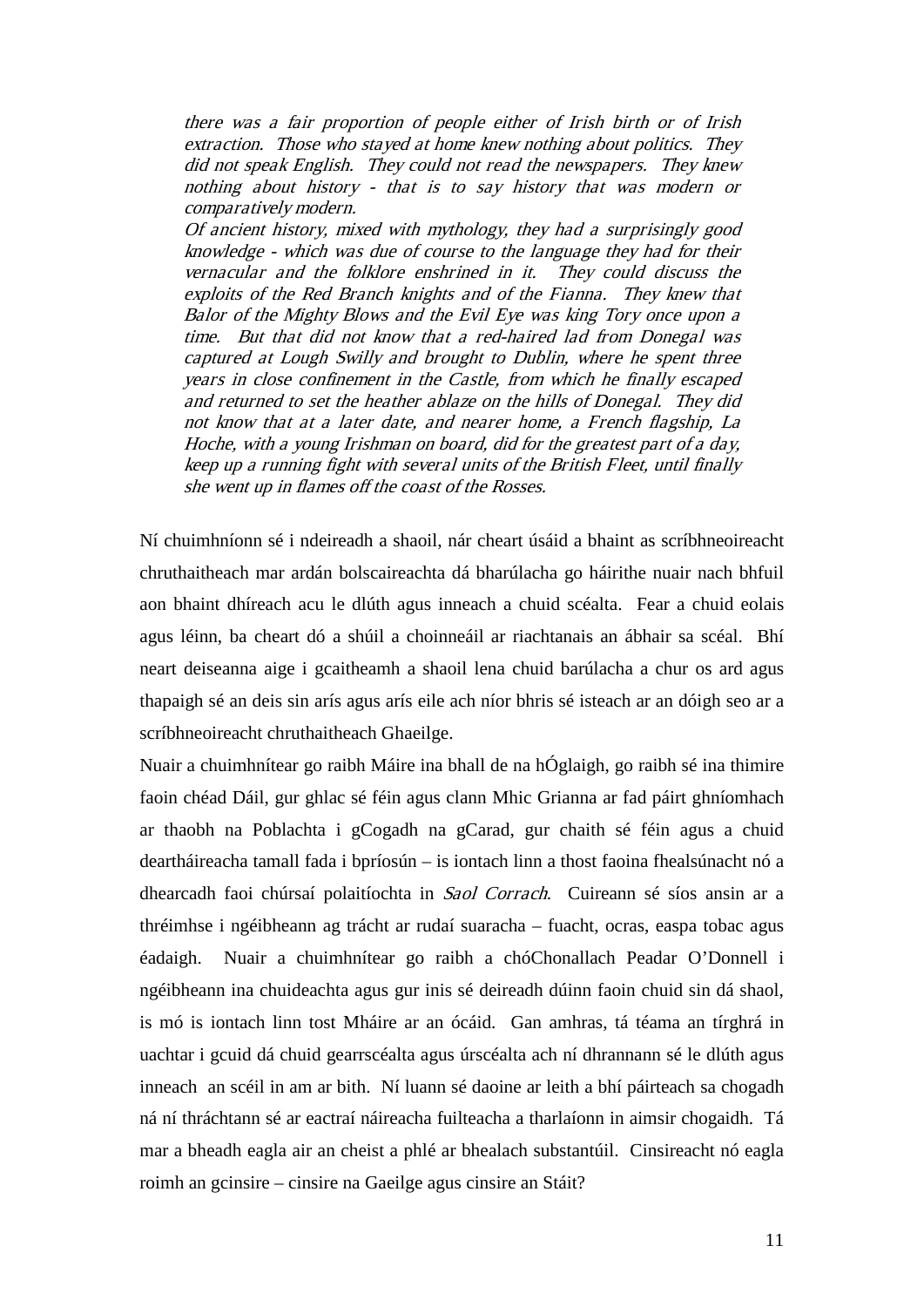"But you yourself did not tell the whole truth in your writings," he says. I certainly did not. I was afraid. That is why I am only a clever writer. I never was great. I told only a thin slice of the truth. If I had told it all, I'd have been great. And, in addition to my being great, I'd have been hanged in the Autumn of 19---. [34](#page-12-0)

I dtréimhse na seascaidí, sna scéalta Béarla, níl an faitíos céanna air agus ligeann sé a racht amach ar neamhchead don tsaol:

"Dreadful things are happening… Last week I followed poor Plunkett O'Boyle's down the Glen to a lonely graveyard in Cruit. [35](#page-12-1) They murdered him in cold blood. Many's the night he spent in this house. And then Charlie Daly and his three comrades. They had come to us from Munster to pay back in some measure the debt due to Tírchonaill for having once marched to Kinsale. And they were shot like mad dogs would be shot, over there in Drumboe a few days ago… The language of Ireland is being revived... The will of the people! What kind of people? Some bribed, some frightened. How can such people have a will?… Thank God we have the Chief. He will never take an oath of allegiance to the King of England. He will never have anything to do with their Free State. He said it in plain words down in Kerry last Patrick's Day. 'While grass grows and water runs I will not enter a twenty-six county parliament.'"

 Séimí wanted to get away. He had no desire to sit there looking at the ugly old woman and listen to her mad ramblings. Still he was sorry for her. In a way he felt glad that she had kept one of her illusions, and he hoped it would remain with her until her last breath.

 She became silent. Séimí looked sideways at her. A frightful change had come over her. There was a wild mad look in her eyes. Her mouth was drawn tight. Her fists were clenched so tightly that the knuckles showed white. She began again, in a husky voice.

 "I grieve for them all. For Plunkett O'Boyle, for the Dromboe prisoners, for Rory, Liam, Dick and Joe. [36](#page-12-2) Grieve for them with sorrow in my heart. But it is a kind of sweet sorrow as the man said. But the other sorrow. It would make me commit murder. The sorrow I feel for Paddy McGrath and Charlie Kevins, and the men who died on hunger-strike... All is gone. Gone forever. Now we are told that the ideals we cherished for centuries were only an empty formula."[37](#page-12-3)

<span id="page-12-0"></span> <sup>34</sup> '*From the Gaelic of Máire*,' *The Bell* (Feb. 1947) 16-20.

<span id="page-12-1"></span><sup>35</sup> Tá cuntas iomlán tugtha ag Pádraig Ó Baoighill ar stair an fhir seo in *Óglach na Rosann: Niall Pluincéad Ó Baoighill* (Coiscéim, 1994). Ba chara mór le clann Mhic Grianna é agus is é Seosasamh Mac Grianna a thug an óráid ag béal na huaighe.

<span id="page-12-2"></span><sup>36</sup> Cuireadh an ceathrar seo chun báis ar 8.12.22 in éiric mharú Sheáin Hales.

<span id="page-12-3"></span><sup>37</sup> '*The Lights of Heaven*' is teideal don scéal as ar baineadh an sliocht seo. Níl aon bhunleagan Gaeilge ann den scéal seo.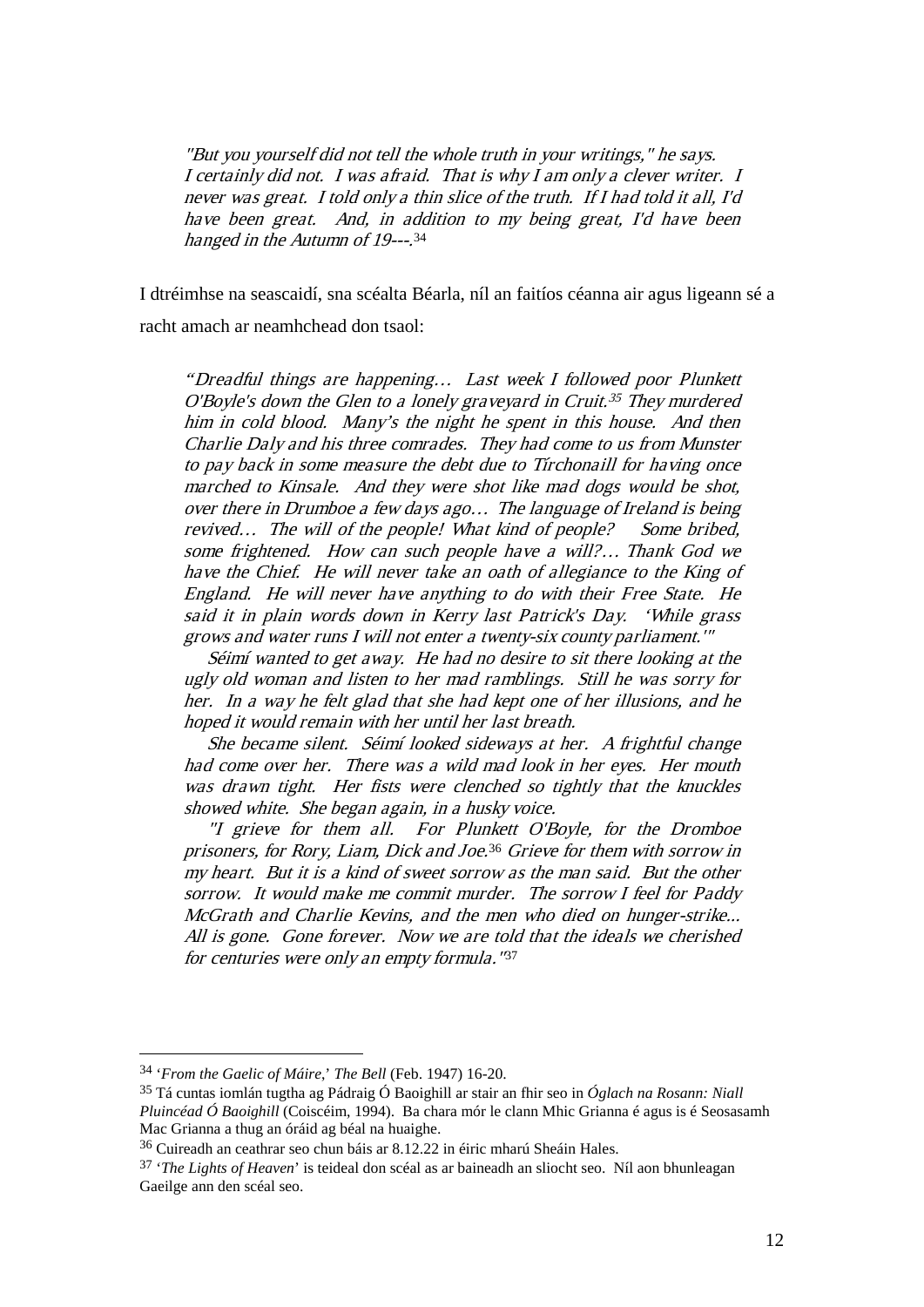Is cinnte nach mbéarfaí an chaint sin air ina chuid gearrscéalta Gaeilge roimhe sin. Tá fíoch agus fuath agus fearg le sonrú ansin nach mbaineann lena shaothar Gaeilge agus, lena chois sin, fírinne na staire. Is cinnte go mbaineann sé feidhm as na scéalta Béarla le teachtaireachtaí polaitiúla a thabhairt a léiríonn a thuairimí féin. Mar shampla sa scéal seo a leanas, 'Edward Devanny':

In due course the party supported by Éamann de Vanni became the government. "What will they do now?" asked Black Hughie Boyle, a nextdoor neighbour. "I never took an active part in politics. I believed, and do still, that those who accept the Treaty did what they thought was best for Ireland. Your crowd opposed it in arms. They can't accept it now. To be consistent, they must repudiate it and declare a Republic."

"Which you may be sure is the very thing they will do," said Éamann de Vanni.

"I don't know," said Black Hughie. "Last Saturday night I saw a lot of bonfires out, most of them by men who were in the Free State army in their day. Men who would be only too glad to pump your leaders full of lead if they got hold of them during the Civil War."[38](#page-13-0)

I ndiaidh bhunú an tSaorstáit, chuir achan pháirtí polaitíochta míshásamh ar Mháire is cuma cad é a bhí i gceist. B'ionann barúil dó agus don duine i ngearrscéal dá chuid:

I am finished with politics. I see no hope for Ireland until a generation of Irishmen and women come who will have no allegiance to any of the political parties of the present day. [39](#page-13-1)

Bhain Máire úsáid as na gearrscéalta Béarla mar ardán dá chuid barúlacha féin faoi chúrsaí polaitíochta, léinn, Gaeilge, srl., rud nach ndearna sé i gcás a chuid gearrscéalta Gaeilge. Ní leor an t-ábhar Gaeilge amháin a léamh más mian linn eolas a chur ar phearsantacht Mháire – caithfear an dá chuid a léamh agus comhthéacsú a dhéanamh orthu dá réir.

Anuas ar chuile rud eile, caithfear mionscúdú a dhéanamh ar na scéalta Béarla seo i gcomhthéacs a bhfuil canta aige féin faoi chúrsaí aistriúcháin:

*But let me be understood in the original. Let no man try to get the meaning of Irish, the full meaning and weight and colour, let no man try to get it in translation.* [40](#page-13-2)

<span id="page-13-0"></span> <sup>38</sup> Níl aon bhunleagan Gaeilge ann den scéal seo.

<span id="page-13-1"></span><sup>39</sup> *Ibid.*

<span id="page-13-2"></span><sup>40</sup> *An Phoblacht*, 6.8.32, 7.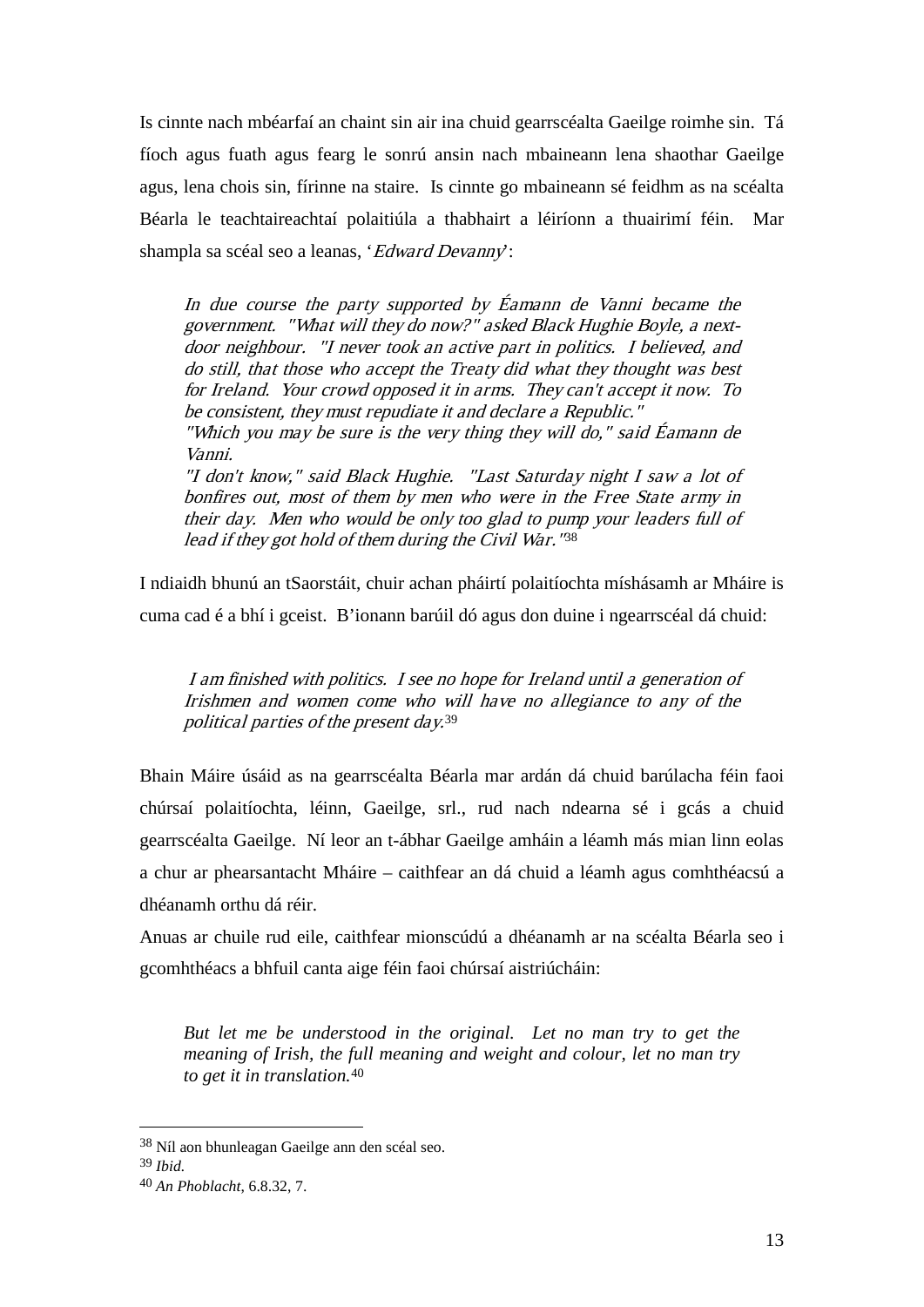Tá an cnuasach seo de scéalta Béarla le Máire eisceachtúil agus tábhachtach amach is amach nó níl a leithéid againn ó údar Gaeltachta<sup>[41](#page-14-0)</sup> a bhfuil sé de theist air gurbh é is mó as scríbhneoirí iomlána na Gaeltachta a chuir caint, saol agus traidisiún na Gaeltachta in aithne dúinn i rith an chéid seo a chuaigh thart bealach a chuid scríbhneoireachta. Le linn staidéar a dhéanamh ar na leaganacha Gaeilge agus Béarla, gheofar cuid mhór eolais faoi cheird an aistriúcháin, faoi shochaí na hÉireann sa Ghaeltacht agus sa Ghalltacht, faoi chumas agus stíl scríbhneoireachta Mháire sa dá theanga agus faoi shaol agus faoi dhearcadh Mháire i gcoitinne*.*[42](#page-14-1) Is breá linn nach bhfuil sé ina thost agus é ag tabhairt an fhéir. Déanfaidh na scéalta Béarla seo cúinne eile den tír seo a thaispeáint fosta do mhuintir na hÉireann agus na cruinne.<sup>[43](#page-14-2)</sup>



n.maccongail@nuigalway.ie

## IRISH ARTISTS (A Reply to Peadar O'Donnell)

Those of us who have written something in Irish found Peadar O'Donnell's article on 'Irish Artists' which appeared in last week's *An Phoblacht* very interesting. I found it particularly so as I had given up hope where Gaelic writing is concerned and was actually about to attempt an English translation of my book of short stories for publication in America.

I agree with all that Peadar O'Donnell says about translation, only that I would remind him of what Robbie Burns said to the 'glaikit, gleesome, dainty

<span id="page-14-0"></span> <sup>41</sup> Gan amhras, rinne Liam Ó Flaithearta a chuid scéalta féin a aistriú ó Bhéarla go Gaeilge/ó Ghaeilge go Béarla agus ba shaibhre an dá litríocht an t-aistriú céanna. Féach, Tomás de Bhaldraithe, 'Ó Flaithearta – Aistritheoir,' *Comhar* (Beal. 1967) 35-7. Rinneadh cnuasach de ghearrscéalta luatha Gaeltachta Mháirtín Uí Chadhain a aistriú ach níorbh é féin a rinne iad.

<span id="page-14-1"></span><sup>42</sup> Beidh sé spéisiúil fosta aistriúchán Mháire ar a chuid gearrscéalta a chur i gcomórtas leis an aistriúchán atá déanta ar na mallaibh ag A.J. Hughes ar *Nuair a Bhí Mé Óg*, mar atá, *When I Was Young* (A. & A. Farmar, 2001).

<span id="page-14-2"></span><sup>43</sup> Tá an aiste seo bunaithe ar léacht a thug mé ag Comhdháil: Litríocht agus Cultúr na Gaeilge, Ollscoil na hÉireann, Gaillimh, Deireadh Fómhair 2001.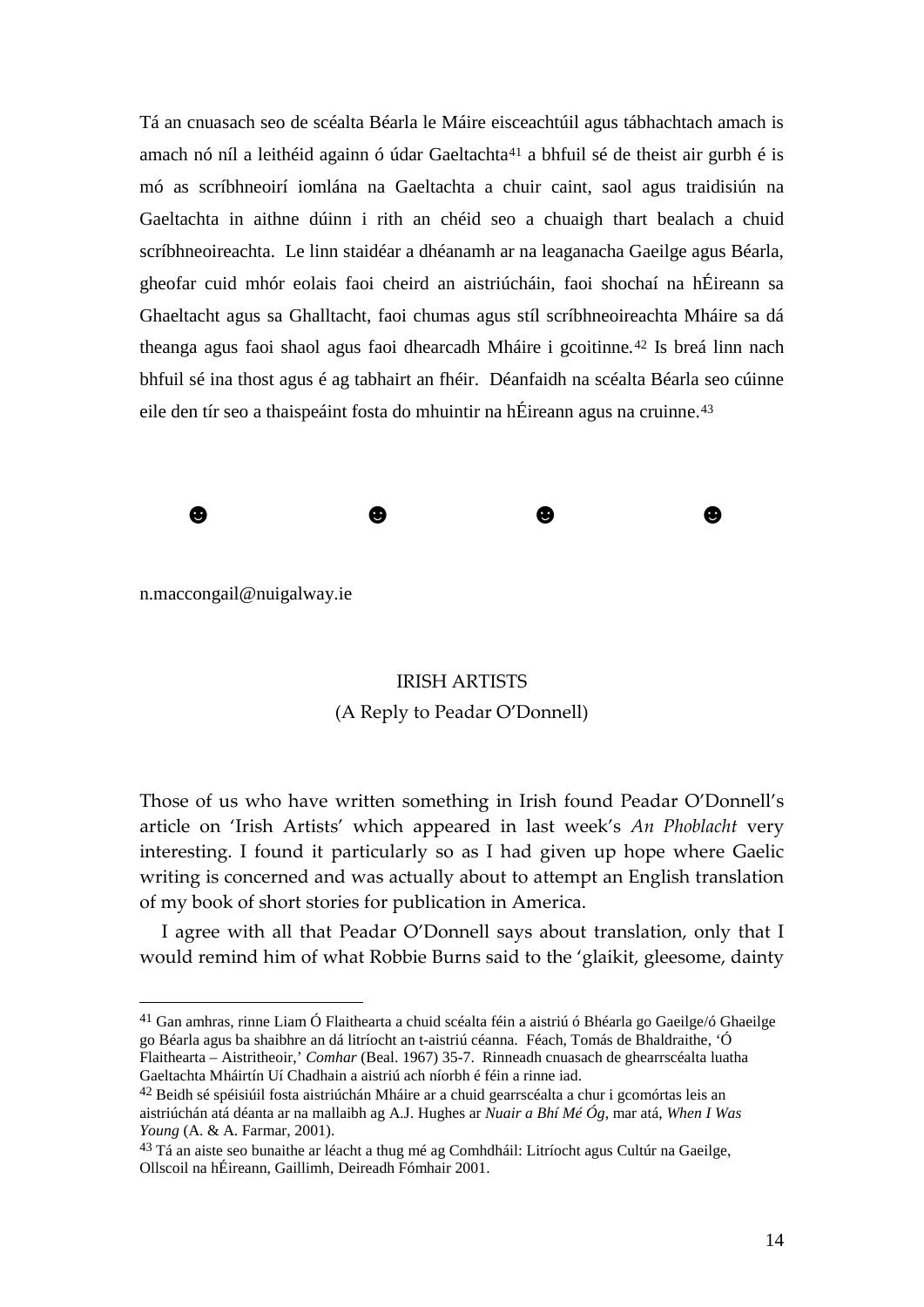damies' who came from 'Castalia's wimplin' streamies' to reprimand the smuggler who took a job as a gauger. Apart from this consideration – and perhaps the reason why he didn't stress it was because he thought it too obvious – he has said the truth about translation.

But Peadar seems very hopeful when he writes about the future that is before Gaelic writers. I think a little explanation will make him modify his opinion on the matter. When a man like Peadar O'Donnell gives serious thought to Gaelic culture and Gaelic literature, the least thing we might do is to inform him fully as to the present position. So, to make matters clear beyond doubt I will take a concrete example.

Peadar O'Donnell and I have each of us written a book on the life of the Rosses folk, and people who have read and understood the two books found a certain resemblance between them in almost every chapter. I mean *Islanders*  and *Caisleáin Óir*. Now to make the position clear to Peadar I will ask him to suppose the case reversed and tell me if he would have any hope in the future of English fiction. Suppose that English was spoken only where Irish is spoken at present – the *Gaeltacht* – and that Irish was the language of the rest of Ireland. That Irish was the language of the legislature and of practically every branch of the administration. That Irish was the language of England and of England's Empire, and also of the United States. That at home the English speakers, living on kelp and carrigeen along the narrow strip of bogs and boulders from Dingle to the Rosses were too poor to buy *Islanders*. That the only sale for it in Ireland was in schools and colleges. That those who read it could never get near, say, the death of Mrs. Doogan, that they were around her deathbed with notebooks to get the last subjunctive mood or irregular verb from her before she died. And suppose they got certificates and degrees for their collections of subjunctives from inspectors who were equally dead to the realities of Gaelic literature. Imagine all that, Peadar, and you will have a kind of idea of how the writer who makes Irish his medium is situated.

When Peadar O'Donnell writes a book some people will disagree violently with him. Others will express their warmest appreciation of him. It doesn't matter (for the purposes of this argument) whom he provokes. His stories are read as human records, not as collections of grammar or idioms.

The Gaelic Revival movement was at its best only a linguistic movement. It was never a literary movement or anything approaching it. It never made any appeal to those who wanted to write. The few who chose Irish as their literary medium did so for the best reason possible – because it was their native language and the only language that could express the life they knew and could write about.

That is all I have to say for the present except that I hope to see more from Peadar on the subject.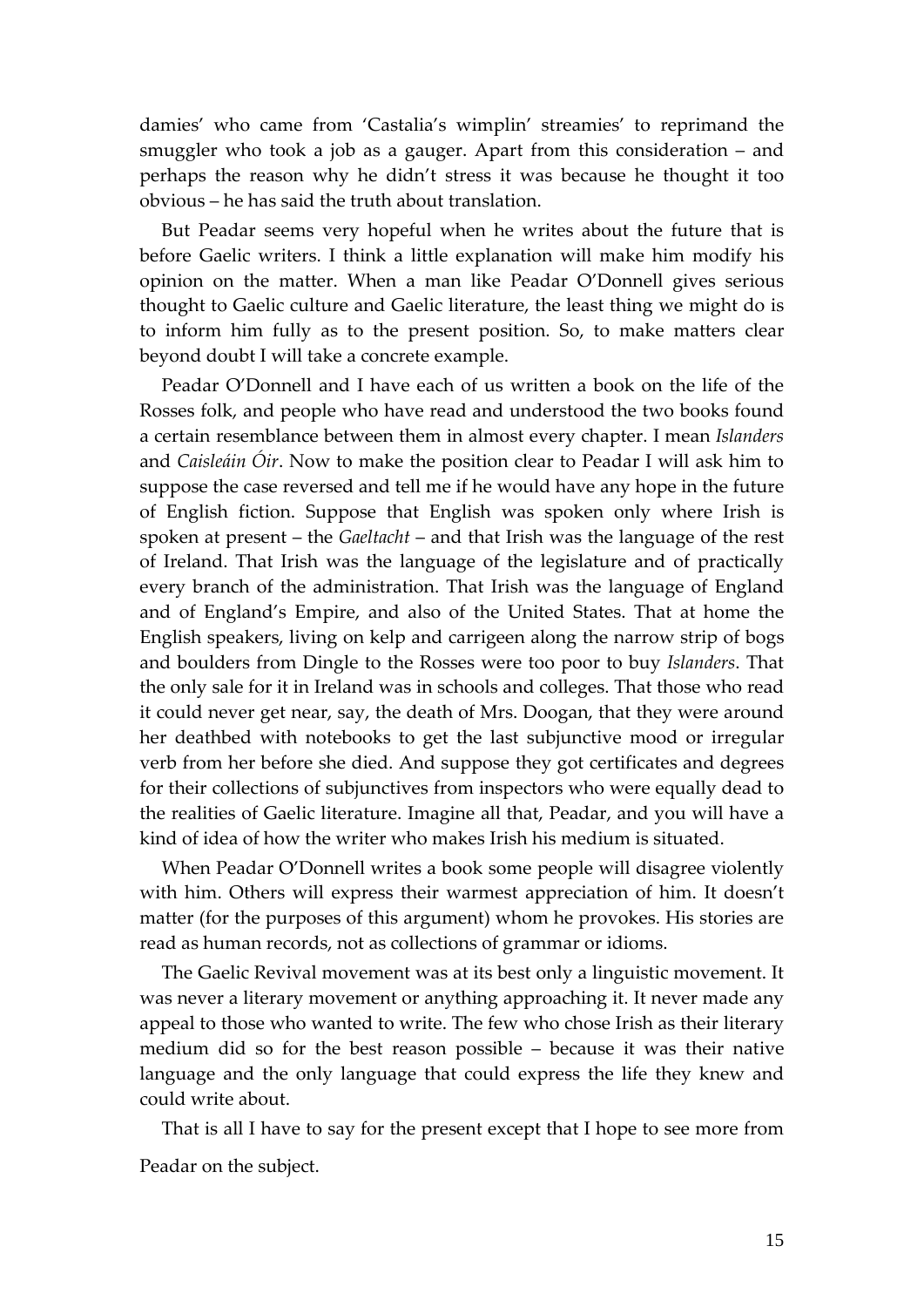#### Notes

- *An Phoblacht*, 2.7.32, 6.
- He was a lifelong friend of Séamus Ó Grianna. He was a teacher, writer, editor, revolutionary, Republican, socialist. See, Robert Welch (ed.), *The Oxford Companion to Irish Literature* (OUP, 1996) 422-3.
- From *Epistle to Dr. Blacklock: In answer to a letter*.
- 1929.
- 1924.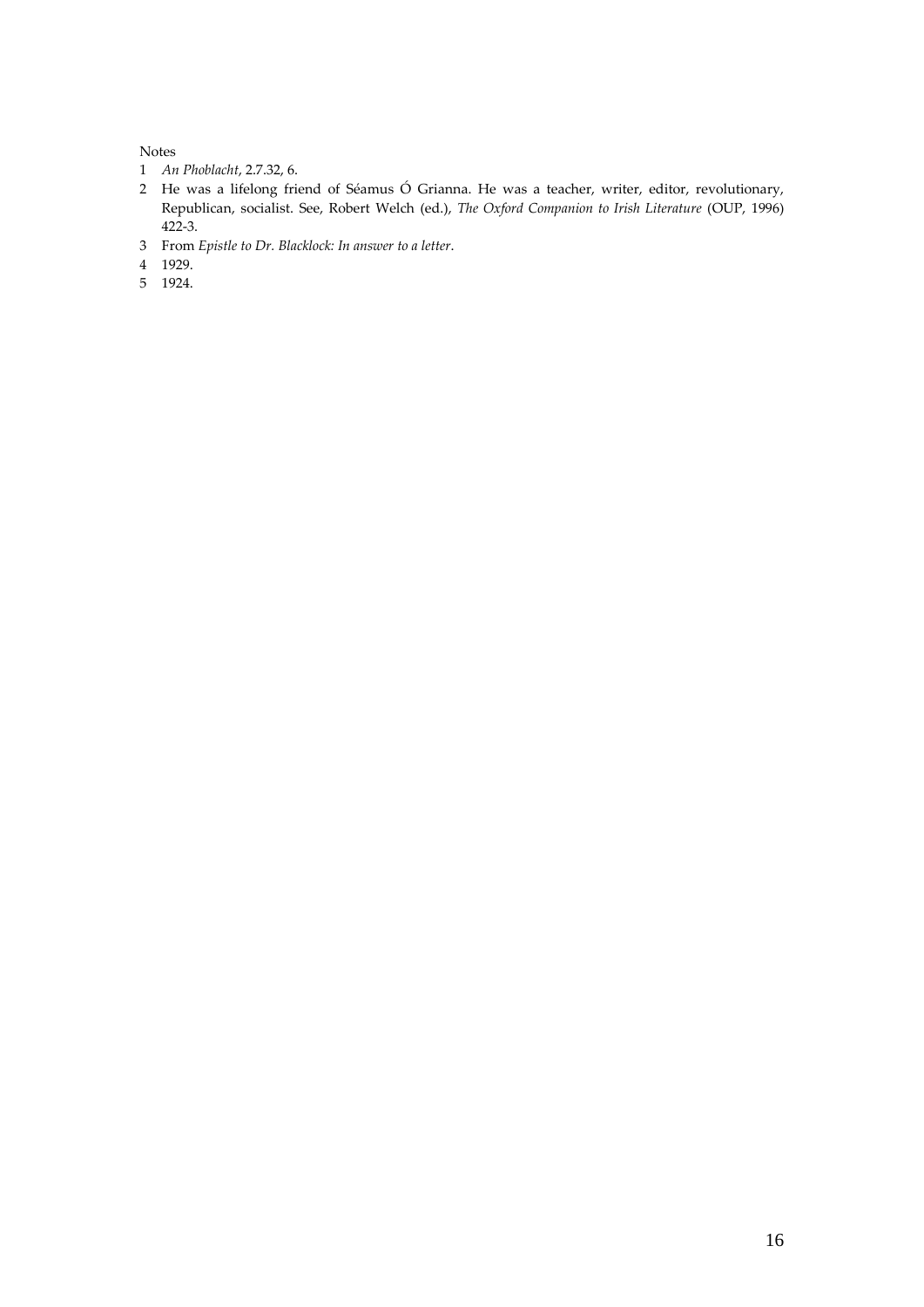### PLIGHT OF IRISH ARTISTS<sup>1</sup> A Letter from 'Máire'

To the Editor:

Sir,

In his short article in a recent issue of *An Phoblacht*<sup>2</sup> Peadar O'Donnell in one sentence gets down to some bedrock principles of Gaelic Literature. 'I feel even in myself', he says, 'the need for the Gaelic idiom to voice aspects of the life of Ireland of today'. Those who do not understand the *Gaeltacht* and who have read the superb descriptions in *Islanders*<sup>3</sup> and *Adrigoole*4 will find it hard to believe that Peadar feels the need for any medium other than the one he has so far used in his writings. But I can easily believe him because I know the types of Rosses characters which he has put into his books. And I am sure he must have often felt sorry to translate *Murchadh Antoin Chathaoir* and *Séamas a' Ghleanna* and the rest of them.

The *Gaeltacht* is still with us. It is a living reality. It is as different from the rest of Ireland as France is from England. The people of the *Gaeltacht* speak Irish to express their ideals, not to show that they know this relative form or that subjunctive mood. Therefore, there is material, living material, for literature in the *Gaeltacht*. Outside the *Gaeltacht* there is only material for grammar and a little philology. In the *Gaeltacht* we express our joys and our sorrows in Irish. Outside the *Gaeltacht* we talk about the Indo-Germanic V and the Glottal Stop. Need I ask which of the two forms a basis for literature?

I could not write in Irish about Dublin life, even if I tried it.5 And the reason is because there is no life in Dublin of which Irish is the expression. For the same reason I could not write in English about my native *Rann na Feirste*. I might give awkward translations of *Eoin Rua* or *Condaí Éamainn* but their own mothers wouldn't know them in the new garb.

*Binn Blasta* – Rubbish!

As I said in a recent article, I wrote in Irish because it is the only language that could adequately describe the life and the people I knew. I did not use Irish as a medium because it was the language of *Pádraig, Bríd* and *Colm Cille* or because it is a *teanga bhinn bhlasta*. I detest all that rubbish as does almost everybody from the *Gaeltacht*. The *binn blasta, Pádraig, Bríd* mentality was and is like a *crann smola* hanging over the Gaelic writer. No native thought, no creative talent could grow or develop under its blighting influence. I know it was useful as propaganda, perhaps necessary. But propaganda chokes art as weeds could choke one of the open drains we have in the Rosses.

Peadar O'Donnell says we must get back to original work. And, of course, we must if we are to help to build a modern native literature. But how are we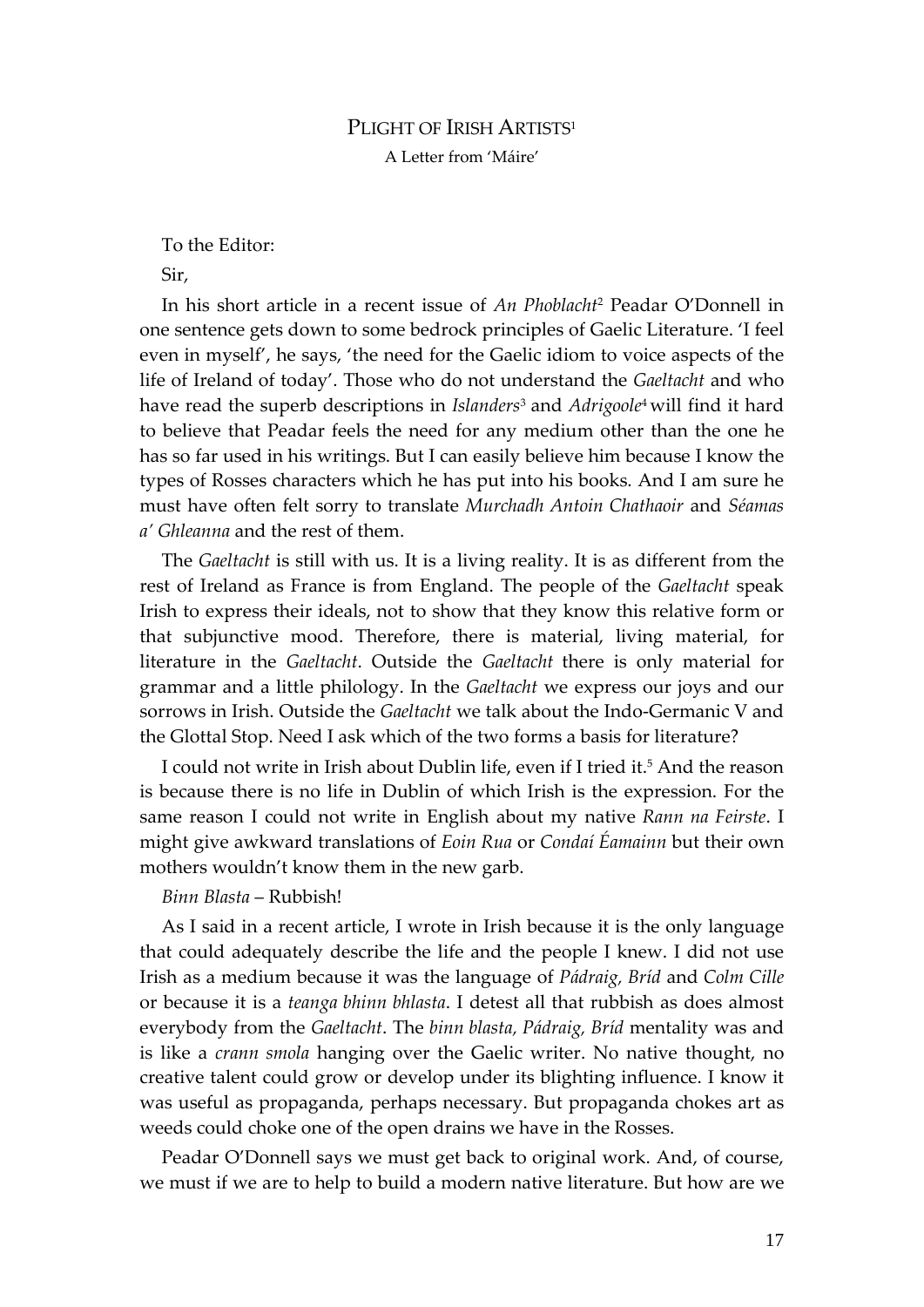going to tackle the problem? I am writing Irish for exactly twenty years. Of that period I have spent eighteen years at original work (in one form or another) and two years at translation. In 1928 I had published four original books. In 1929 I wrote what I consider by far my best work – *Inis Beannach*. What happened it? Where is it? Lying under a heap of dust in the company of tailors' bills and income tax demands. That is my answer to anyone who asks me why I gave up original work and took to translation. I couldn't get a publisher for my novel (unless I gave it away for practically nothing).

#### That *Gúm* Again!

Why didn't I submit *Inis Beannach* to the *Gúm*, *arsa tusa*. Well, I didn't. I looked on the *Gúm* as a friend of mine estimated a new patent razor he had bought. 'It is very handy', said he. It pares my nails and sharpens my pencil and cuts my tobacco. It will do everything but shave'. Well, my opinion of this literary department was that it could do something with everything except literature. So I didn't tax it beyond its capacity. Now I don't blame men for having being born without any literary feeling. Nor would I be too harsh on the Civil Servants (or was it the typewriters) that mutilated Seosamh Mac Grianna's magnificent *Eoghan Ruadh Ó Néill*. I am sure Seosamh must have often heard his father telling about the Rosses *lúircíneach* that risked getting a few broken ribs to be able afterwards to say '*Bhí mé ag troid le Micheál Dhónaill Ruaidh*'. Well, when men are made literary judges on account of their political allegiance, it is only natural that, realising the insecurity of political backing, they would want to be in a position to say: 'We corrected *Eoghan Ruadh Ó Néill*. It is a good book, Mr. Minister, but we had to trim it for him'.

#### Some Difficulties

Peadar O'Donnell wants us to point out our difficulties and to propose a solution of those difficulties. Well, while I can see the difficulties plainly, I cannot see the solution under the circumstances. But perhaps someone else would propose something that would enable Gaelic writers to go on with original work and keep outside the walls of the workhouse at the same time. So here are some of the difficulties.

1 We have only a very limited reading public. And for the most part those who could understand us do not read us and those who read us do not understand it.

2 We have novelists trying to write schoolbooks and newspaper articles (to live) and school masters and journalists trying to write novels.

3 We have against us all the vested interests that have grown or are supposed to have grown out of the language movement.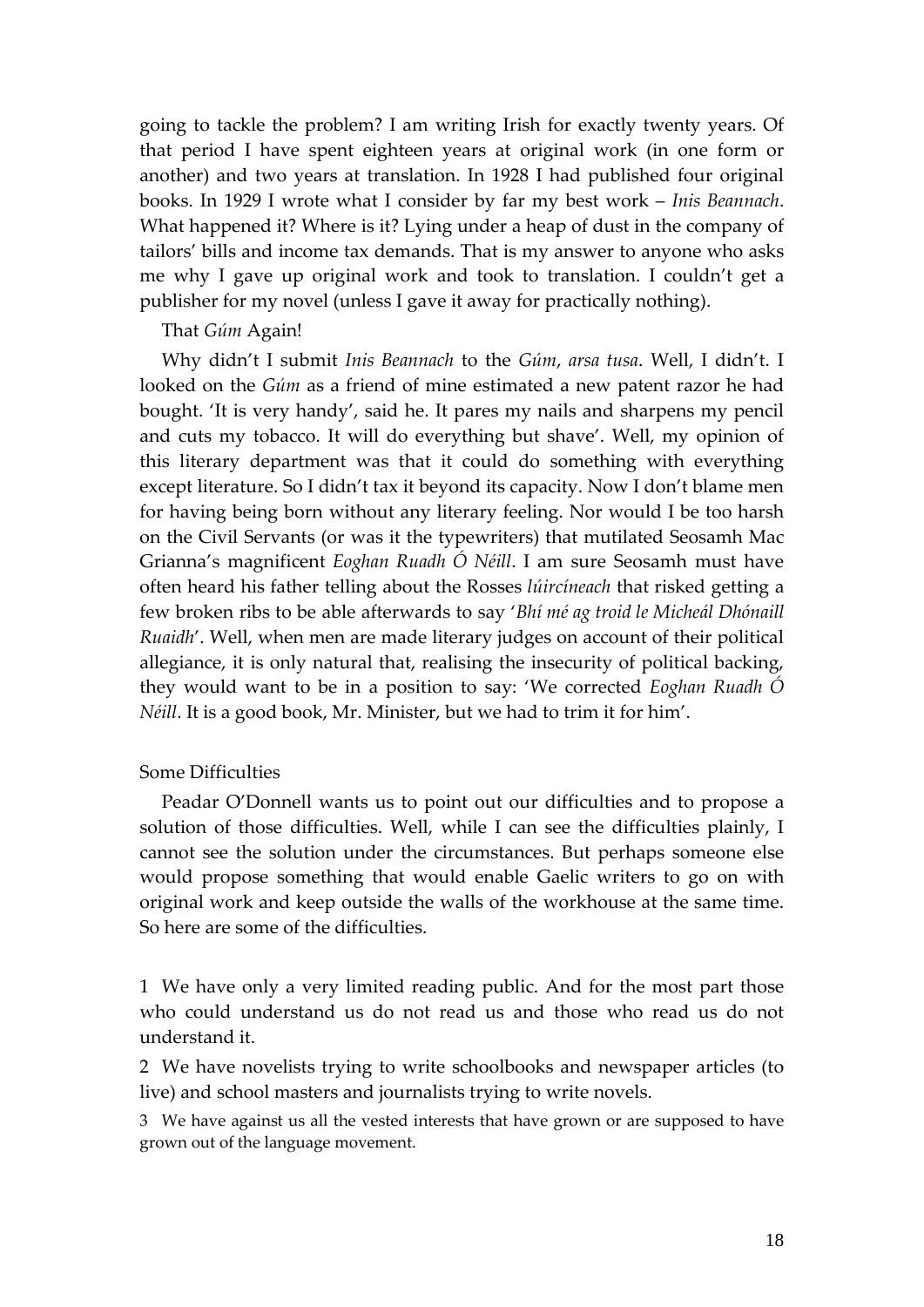4 We have congenital idiocy in university robes mumbling inanities about Gaelic literature and Gaelic scholarship.

5 We have men writing about Gaelic folklore who couldn't converse for five minutes with a *Gaeltacht seanchaí*.

6 We have the *Gúm* novelist writing 'books' with Dinneen's dictionary at the one elbow and O'Neill Lane on the other.

7 We have opposed to us 90% of the thousands who have a smattering of Irish.

8 We lost the Battle of Kinsale.

9 And found *Rowdalam Randy* and *Crooka Glass na h-Erin* and *Dornán Dán*.

10 There is an organised boycott against our books by what Carlyle would call hodbearers who want to be architects and who were born for hod-bearing.

11 Our native knowledge of Irish and any original work we produce are positive hindrances to us in our struggle for existence. Why wouldn't Seosamh Mac Grianna or Donn Piatt or Niall Ó Dónaill be appointed professor of Irish literature in one of the university colleges? Why? Well, there would be contrasts. And the 'hod-bearers might be reduced to hod-bearing' if an architect came on the scene.

#### Two Forms of Censorship

Donn Piatt has something to say about censorship. It is quite true that you cannot censor an atmosphere, but there would be no necessity to censure the literature of the *Gaeltacht*. I couldn't conceive myself or Donn or Seosamh or any of the Gaelic writers that I know writing anything that would need to be censored. Of course there are two kinds of censorship. There is the censorship by the Civil Servant whose idea of efficiency is a page of blue pencil marks. And there is the censorship which is by some considered necessary for the sake of morality or decency or both. I will never submit to the former brand of censorship unless indeed I am very hungry and they find it out and try to humiliate me. But as for censorship on grounds of public morality and decency, I will always submit to the censorship of the Gael – of the Catholic Gael with fifteen centuries of tradition behind him in faith and nationality. But let me be understood in the original. Let no man try to get the meaning of Irish, the full meaning and weight and colour, let no man try to get it in translation. There is where the danger lies. I remember the Gaelic League Executive bringing me to book once for quoting two oft-quoted lines in the official organ of the League:

*Dá dtagaidís na feara-choin a bhí tamall uainn sa Spáinn Dá dtagaidís do chacfaidís ar lucht na bheistí bán.*

For centuries these lines were quoted by the Gael in times of national stress. But the members of the Gaelic League executive translated it and found it vulgar.